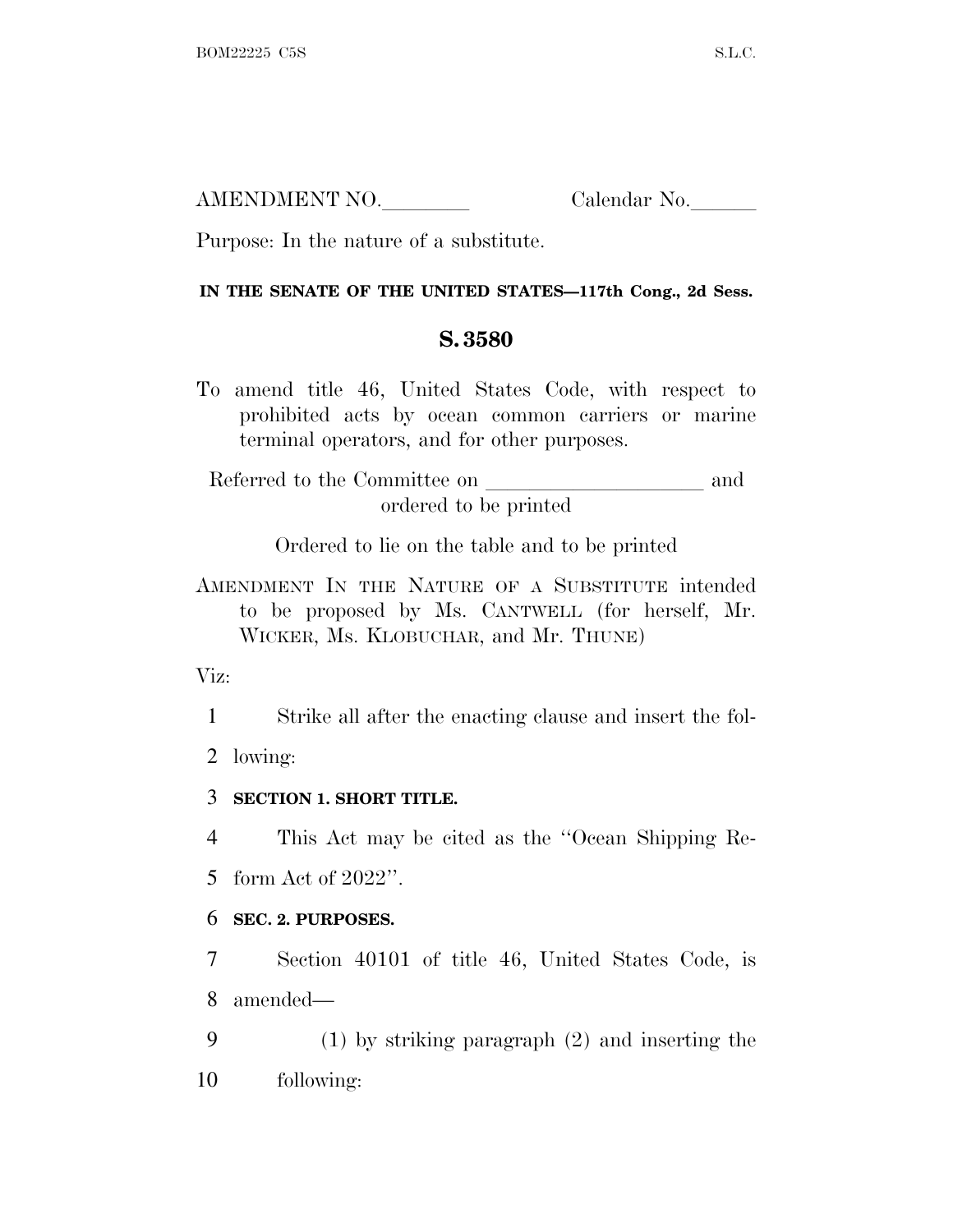| $\mathbf{1}$   | $\lq(2)$ ensure an efficient, competitive, and eco-             |
|----------------|-----------------------------------------------------------------|
| $\overline{2}$ | nomical transportation system in the ocean com-                 |
| 3              | merce of the United States;";                                   |
| $\overline{4}$ | $(2)$ in paragraph $(3)$ , by inserting "and sup-               |
| 5              | porting commerce" after "needs"; and                            |
| 6              | $(3)$ by striking paragraph $(4)$ and inserting the             |
| 7              | following:                                                      |
| 8              | $``(4)$ promote the growth and development of                   |
| 9              | United States exports through a competitive and ef-             |
| 10             | ficient system for the carriage of goods by water in            |
| 11             | the foreign commerce of the United States, and by               |
| 12             | placing a greater reliance on the marketplace.".                |
| 13             | SEC. 3. SERVICE CONTRACTS.                                      |
| 14             | Section $40502(c)$ of title 46, United States Code, is          |
|                |                                                                 |
| 15             | amended—                                                        |
| 16             | $(1)$ in paragraph $(7)$ , by striking "; and" and              |
| 17             | inserting a semicolon;                                          |
| 18             | $(2)$ in paragraph $(8)$ , by striking the period and           |
| 19             | inserting "; and"; and                                          |
| 20             | $(3)$ by adding at the end the following:                       |
| 21             | $\cdot\cdot\cdot(9)$ any other essential terms that the Federal |
| 22             | Maritime Commission determines necessary or ap-                 |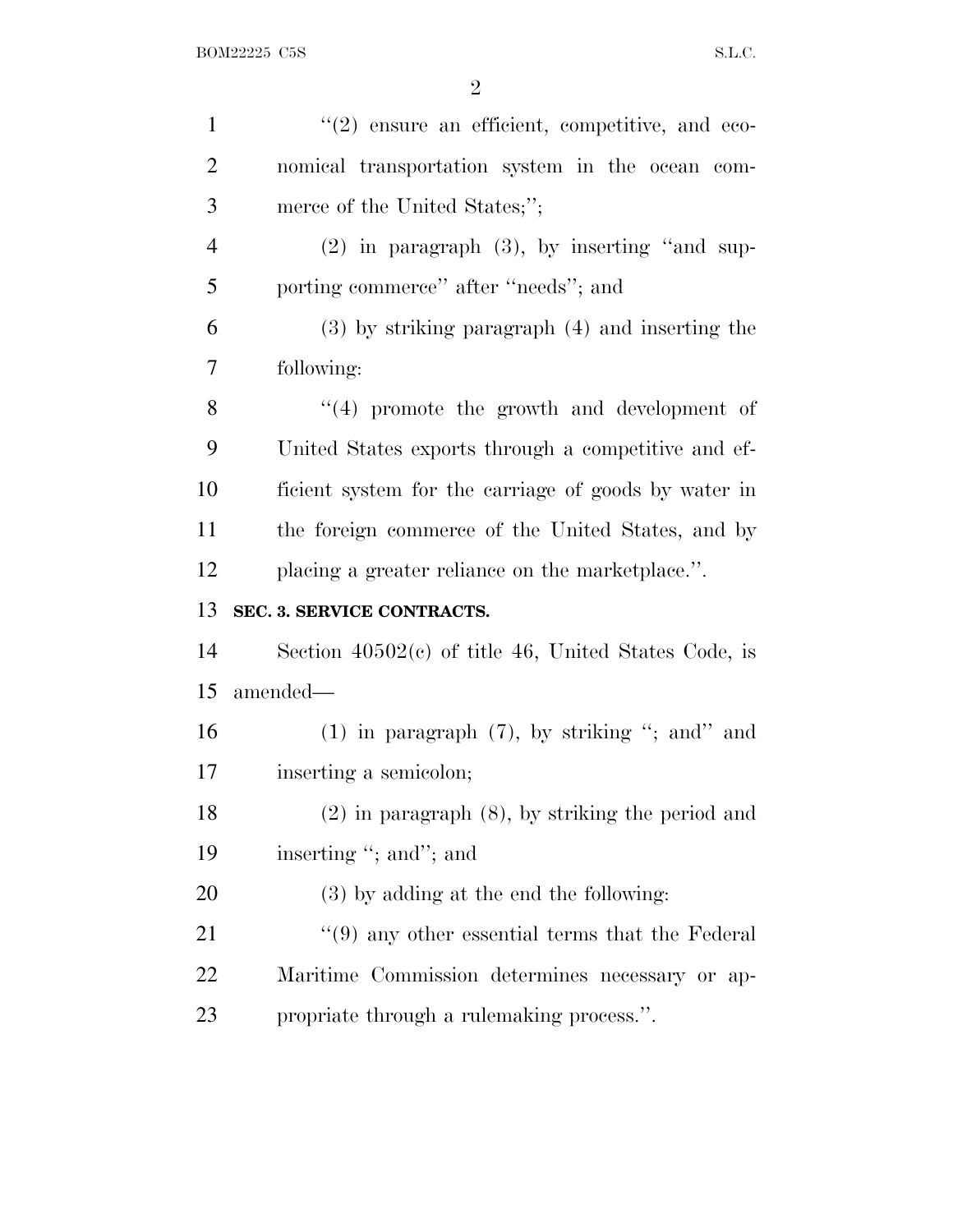#### **SEC. 4. SHIPPING EXCHANGE REGISTRY.**

 (a) I<sup>N</sup> GENERAL.—Chapter 405 of title 46, United States Code, is amended by adding at the end the fol-lowing:

#### **''§ 40504. Shipping exchange registry**

 ''(a) I<sup>N</sup> GENERAL.—No person may operate a ship- ping exchange involving ocean transportation in the for- eign commerce of the United States unless the shipping exchange is registered as a national shipping exchange under the terms and conditions provided in this section and the regulations issued pursuant to this section.

 ''(b) REGISTRATION.—A person shall register a ship- ping exchange by filing with the Federal Maritime Com- mission an application for registration in such form as the Commission, by rule, may prescribe, containing the rules of the exchange and such other information and docu- ments as the Commission, by rule, may prescribe as nec- essary or appropriate to complete a shipping exchange's registration.

20 "(c) EXEMPTION.—The Commission may exempt, conditionally or unconditionally, a shipping exchange from registration under this section if the Commission finds that the shipping exchange is subject to comparable, com- prehensive supervision and regulation by the appropriate governmental authorities in a foreign country where the shipping exchange is headquartered.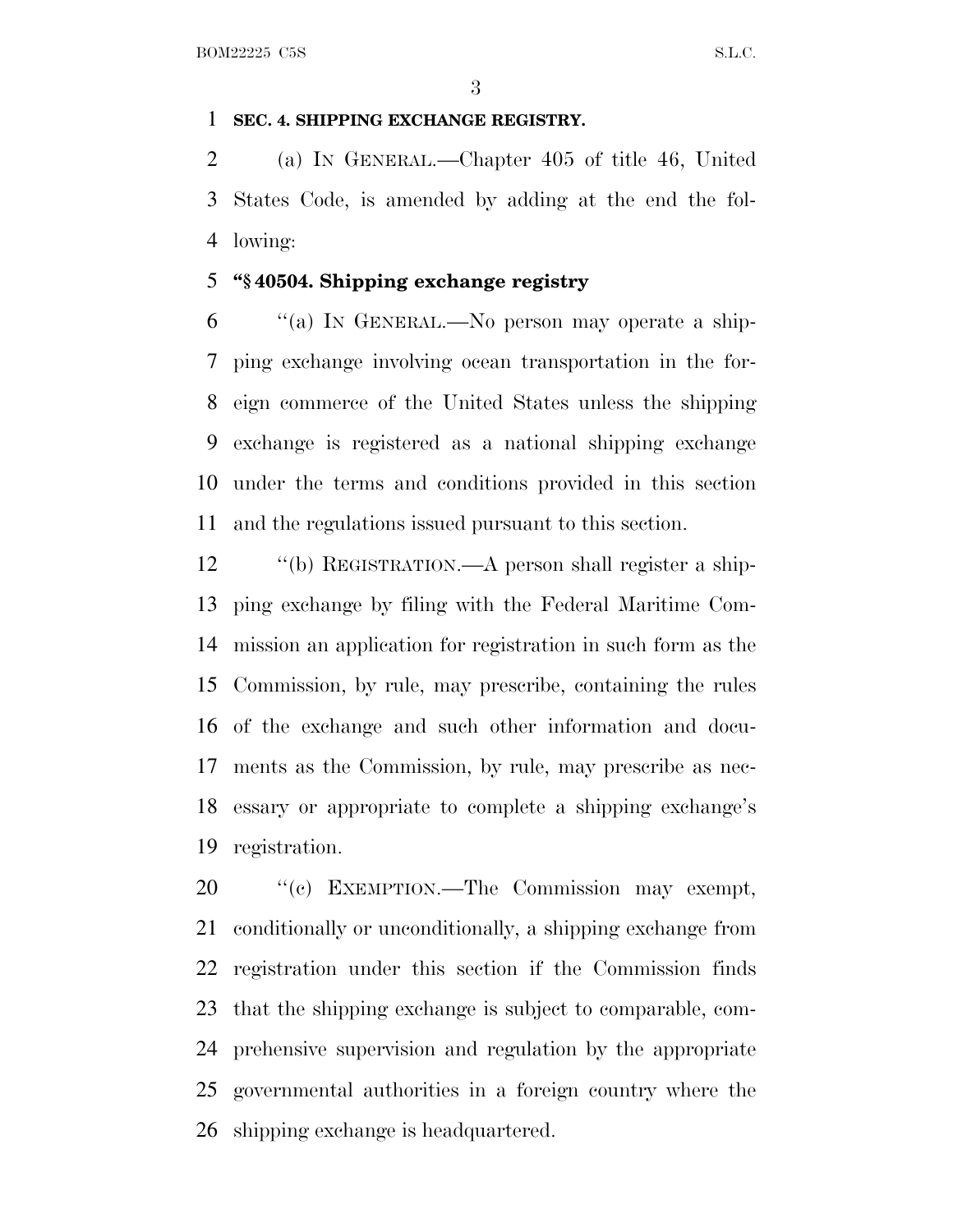BOM22225 C5S S.L.C.

 ''(d) REGULATIONS.—Not later than 3 years after the date of enactment of the Ocean Shipping Reform Act of 2022, the Commission shall issue regulations pursuant to subsection (a), which shall set standards necessary to carry out subtitle IV of this title for registered national shipping exchanges. For consideration of a service con- tract entered into by a shipping exchange, the Commission shall be limited to the minimum essential terms for service contracts established under section 40502 of this title.

 ''(e) DEFINITION OF SHIPPING EXCHANGE.—In this section, the term 'shipping exchange' means a platform (digital, over-the-counter, or otherwise) that connects shippers with common carriers for the purpose of entering into underlying agreements or contracts for the transport of cargo, by vessel or other modes of transportation.''.

 (b) APPLICABILITY.—The registration requirement under section 40504 of title 46, United States Code (as added by subsection (a)), shall take effect on the date on which the Federal Maritime Commission states the rule is effective in the regulations issued under such section. (c) CLERICAL AMENDMENT.—The analysis for chap-

 ter 405 of title 46, United States Code, is amended by adding at the end the following:

''40504. Shipping exchange registry.''.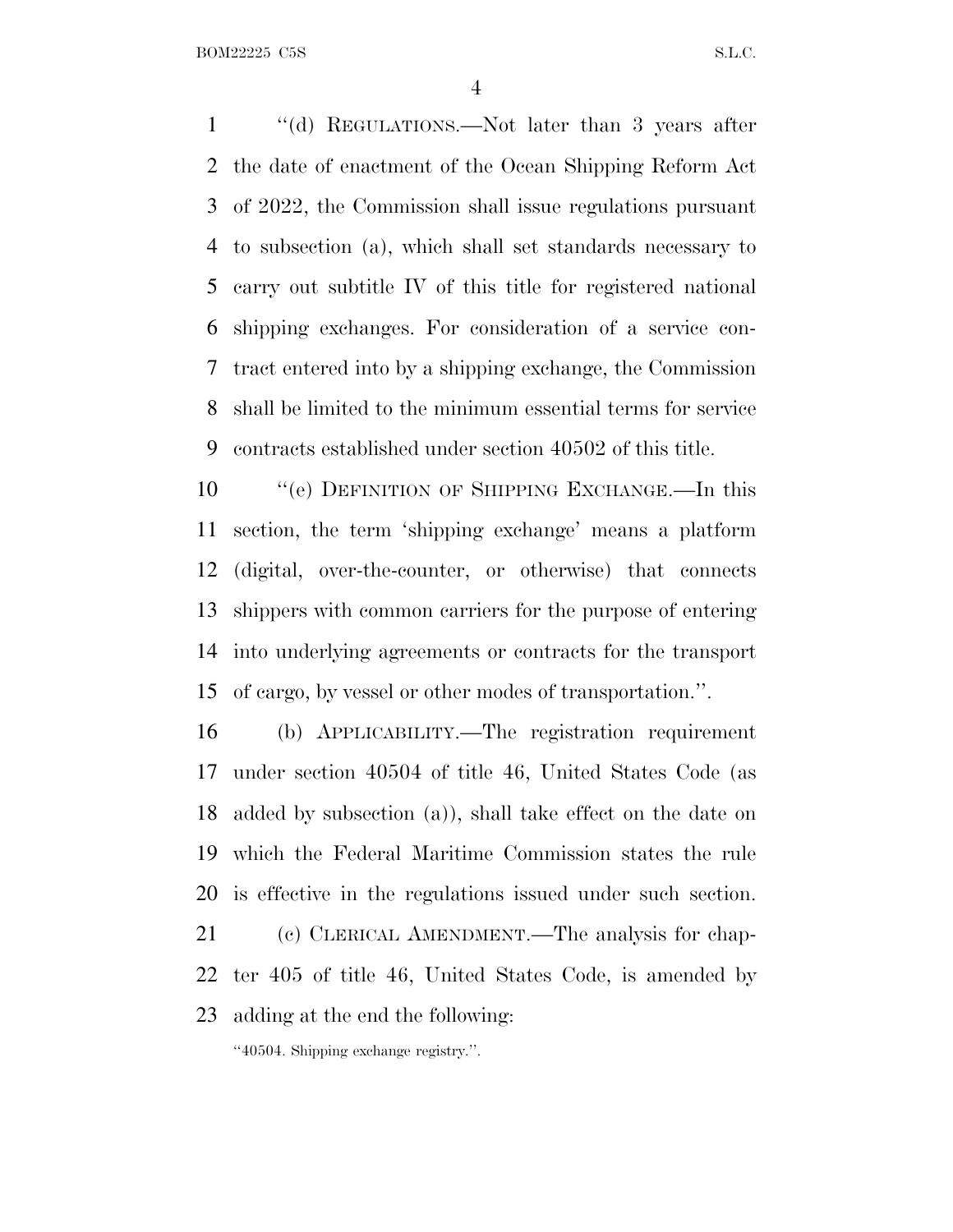#### **SEC. 5. PROHIBITION ON RETALIATION.**

 Section 41102 of title 46, United States Code, is amended by adding at the end the following:

4 "(d) RETALIATION AND OTHER DISCRIMINATORY ACTIONS.—A common carrier, marine terminal operator, or ocean transportation intermediary, acting alone or in conjunction with any other person, directly or indirectly, may not—

 ''(1) retaliate against a shipper, an agent of a shipper, an ocean transportation intermediary, or a motor carrier by refusing, or threatening to refuse, an otherwise-available cargo space accommodation; or

 $\frac{14}{2}$  ''(2) resort to any other unfair or unjustly dis-criminatory action for—

 $'$ (A) the reason that a shipper, an agent of a shipper, an ocean transportation inter-mediary, or motor carrier has—

19  $\frac{1}{10}$  patronized another carrier; or

20  $\frac{1}{1}$  filed a complaint against the

- common carrier, marine terminal operator,
- or ocean transportation intermediary; or

23  $\text{``(B) any other reason."}.$ 

## **SEC. 6. PUBLIC DISCLOSURE.**

 Section 46106 of title 46, United States Code, is amended by adding at the end the following: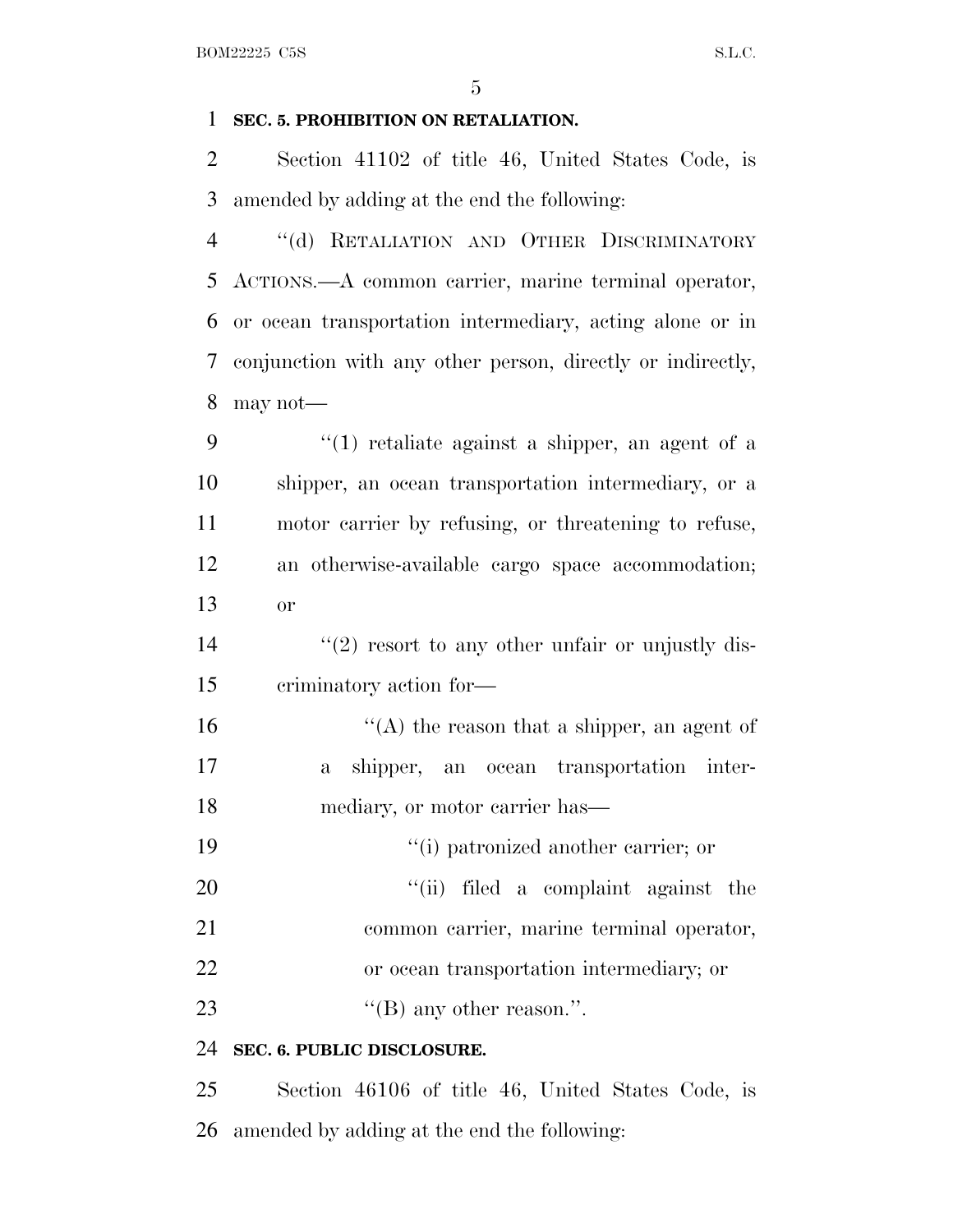''(d) PUBLIC DISCLOSURES.—The Federal Maritime Commission shall publish, and annually update, on the website of the Commission— 4 "(1) all findings by the Commission of false de- tention and demurrage invoice information by com-6 mon carriers under section  $41104(a)(15)$  of this title; and ''(2) all penalties imposed or assessed against common carriers, as applicable, under sections 41107, 41108, and 41109, listed by each common carrier.''. **SEC. 7. COMMON CARRIERS.** (a) I<sup>N</sup> GENERAL.—Section 41104 of title 46, United States Code, is amended— 15 (1) in subsection (a)— (A) in the matter preceding paragraph (1), by striking ''may not'' and inserting ''shall not''; (B) by striking paragraph (3) and insert- ing the following:  $(3)$  unreasonably refuse cargo space accom- modations when available, or resort to other unfair or unjustly discriminatory methods;''; (C) in paragraph (5), by striking'' in the matter of rates or charges'' and inserting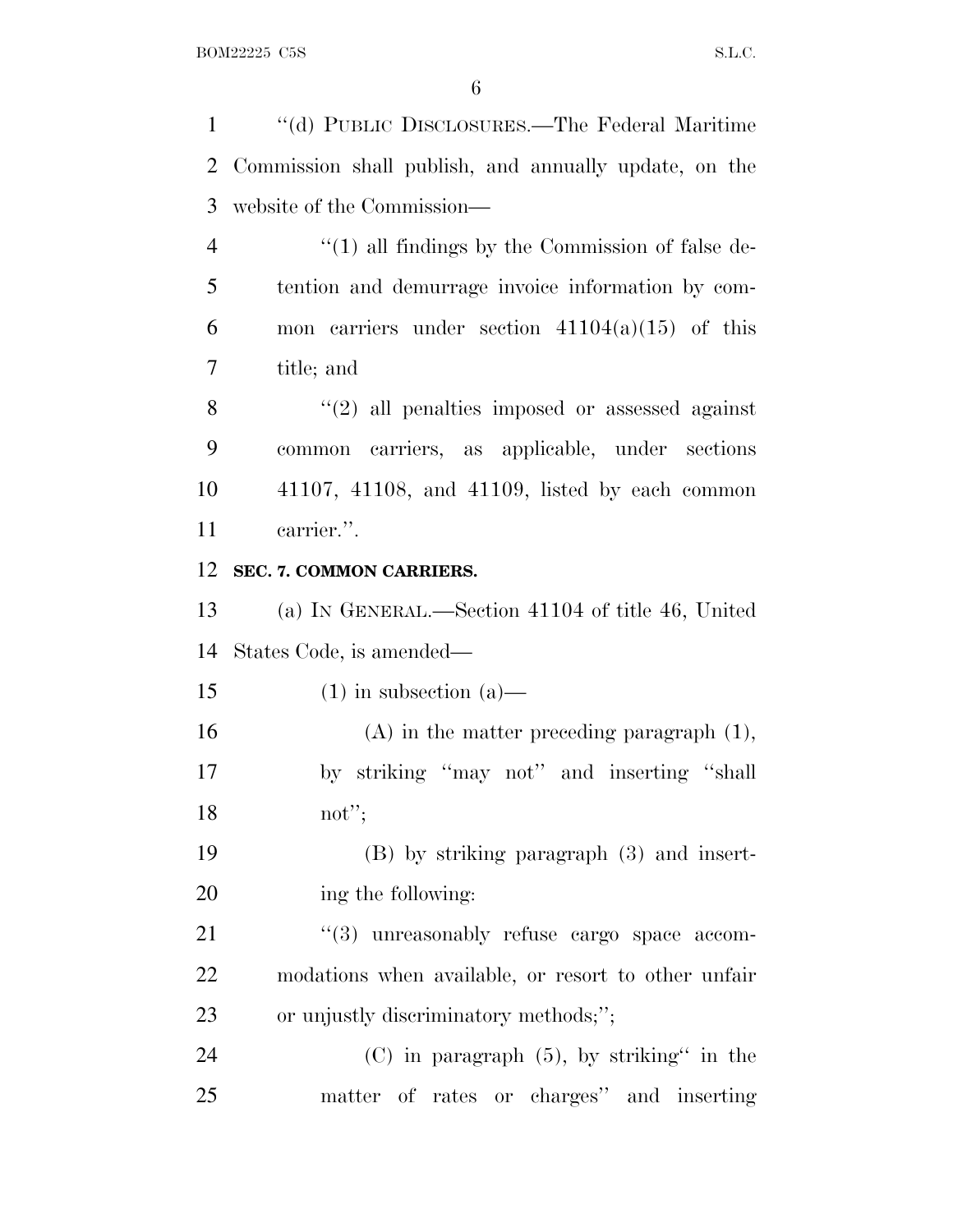| $\mathbf{1}$   | "against any commodity group or type of ship-          |
|----------------|--------------------------------------------------------|
| $\overline{2}$ | ment or in the matter of rates or charges";            |
| 3              | (D) in paragraph $(10)$ , by adding ", in-             |
| $\overline{4}$ | cluding with respect to vessel space accommoda-        |
| 5              | tions provided by an ocean common carrier"             |
| 6              | after "negotiate";                                     |
| 7              | (E) in paragraph $(12)$ by striking "; or"             |
| 8              | and inserting a semicolon;                             |
| 9              | $(F)$ in paragraph $(13)$ by striking the pe-          |
| 10             | riod and inserting a semicolon; and                    |
| 11             | (G) by adding at the end the following:                |
| 12             | $``(14)$ assess any party for a charge that is in-     |
| 13             | consistent or does not comply with all applicable pro- |
| 14             | visions and regulations, including subsection (c) of   |
| 15             | section 41102 or part 545 of title 46, Code of Fed-    |
| 16             | eral Regulations (or successor regulations);           |
| 17             | $"(15)$ invoice any party for demurrage or deten-      |
| 18             | tion charges unless the invoice includes information   |
| 19             | as described in subsection (d) showing that such       |
| 20             | charges comply with—                                   |
| 21             | "(A) all provisions of part $545$ of title 46,         |
| 22             | Code of Federal Regulations (or successor regu-        |
| 23             | lations); and                                          |
| 24             | "(B) applicable provisions and regulations,            |
| 25             | including the principles of the final rule pub-        |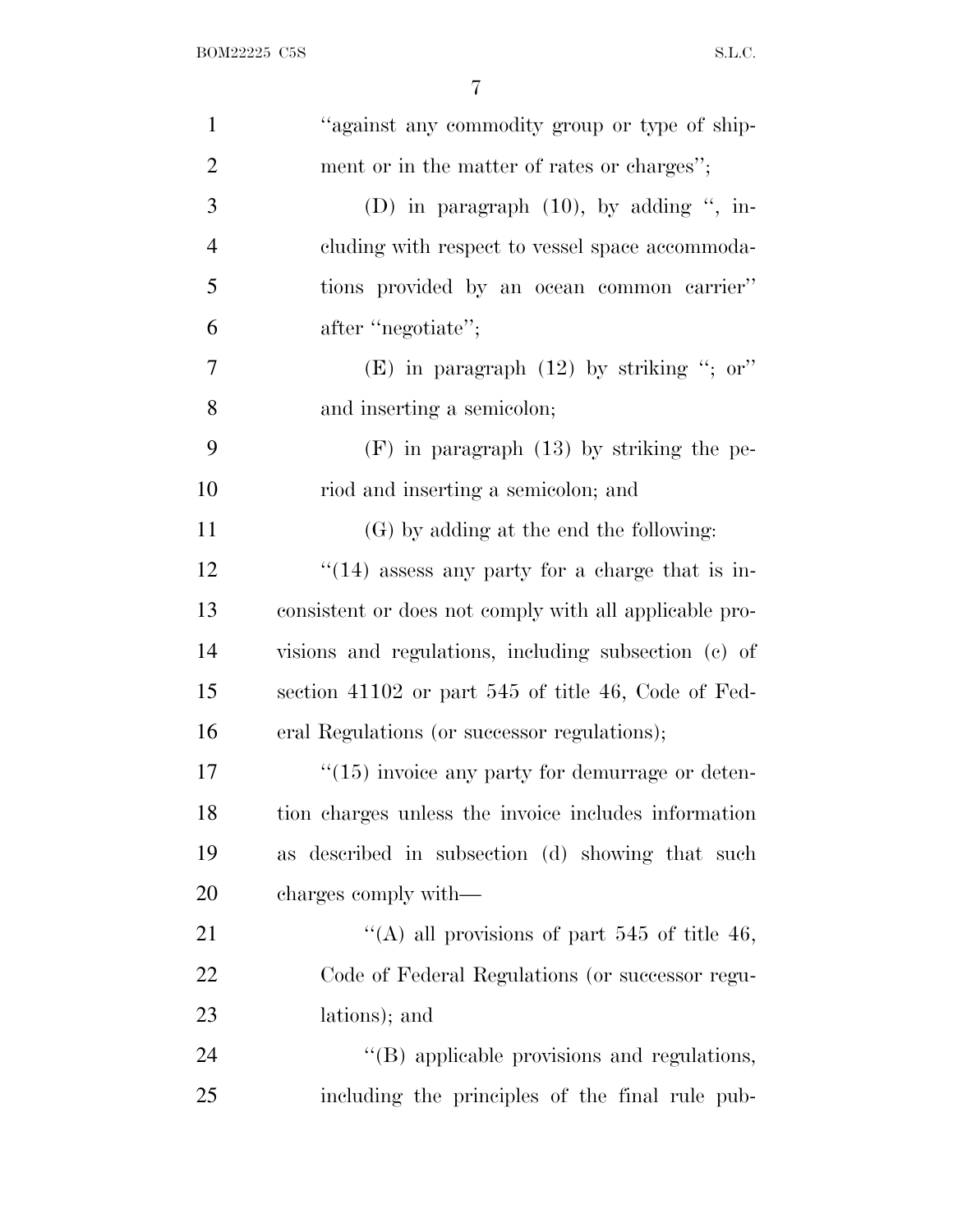| $\mathbf{1}$   | lished on May 18, 2020, entitled 'Interpretive        |
|----------------|-------------------------------------------------------|
| $\overline{2}$ | Rule on Demurrage and Detention Under the             |
| 3              | Shipping Act' (or successor rule); or                 |
| $\overline{4}$ | $"(16)$ for service pursuant to a service contract,   |
| 5              | give any undue or unreasonable preference or advan-   |
| 6              | tage or impose any undue or unreasonable prejudice    |
| 7              | or disadvantage against any commodity group or        |
| 8              | type of shipment."; and                               |
| 9              | $(2)$ by adding at the end the following:             |
| 10             | "(d) DETENTION AND DEMURRAGE INVOICE INFOR-           |
| 11             | MATION.                                               |
| 12             | "(1) INACCURATE INVOICE.—If the Commission            |
| 13             | determines, after an investigation in response to a   |
| 14             | submission under section 41310, that an invoice       |
| 15             | under subsection $(a)(15)$ was inaccurate or false,   |
| 16             | penalties or refunds under section 41107 shall be     |
| 17             | applied.                                              |
| 18             | "(2) CONTENTS OF INVOICE.—An invoice under            |
| 19             | subsection $(a)(15)$ , unless otherwise determined by |
| 20             | subsequent Commission rulemaking, shall include ac-   |
| 21             | curate information on each of the following, as well  |
| <u>22</u>      | as minimum information as determined by the Com-      |
| 23             | mission:                                              |
| 24             | "(A) Date that container is made avail-               |
| 25             | able.                                                 |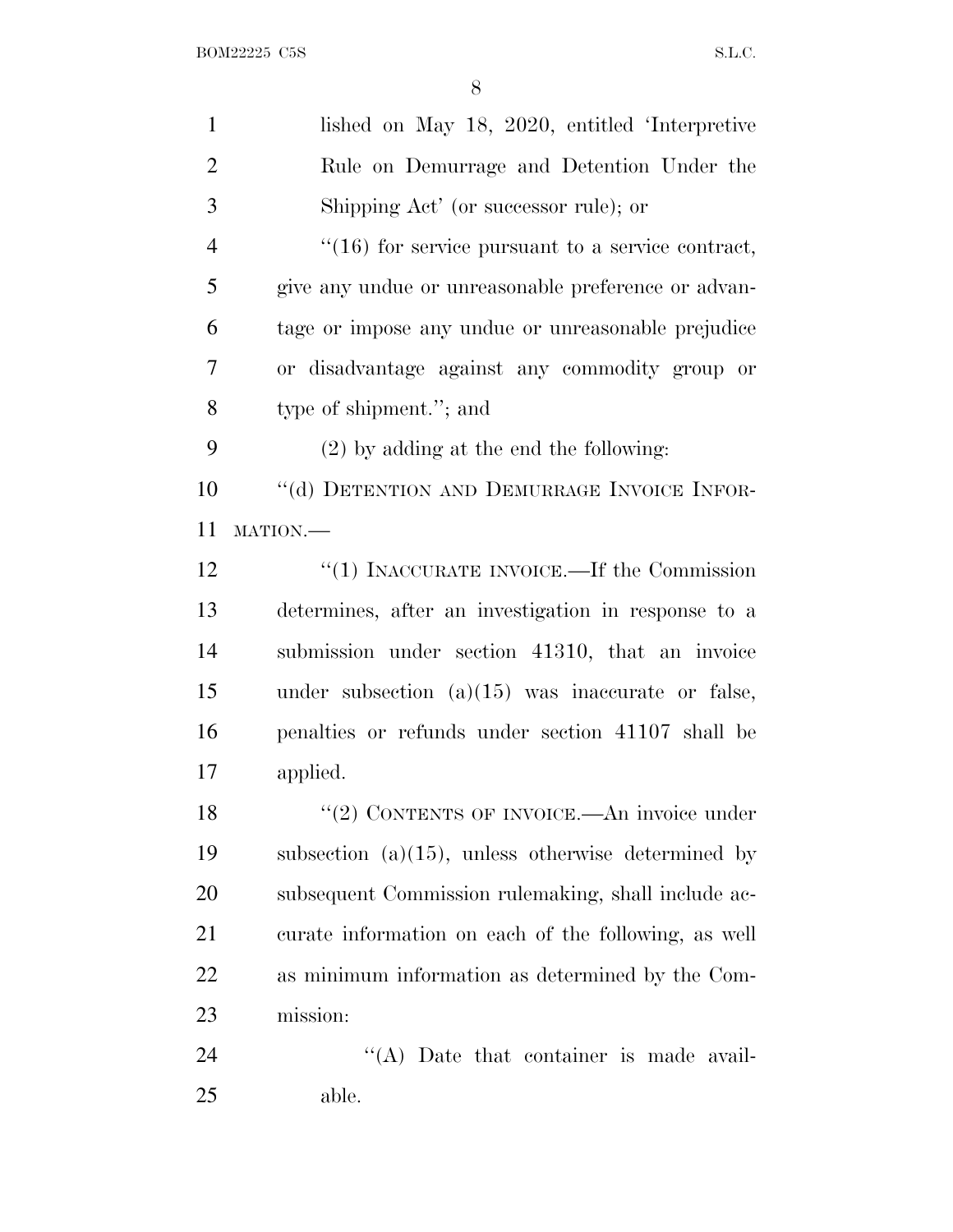| $\mathbf{1}$   | $\lq\lq$ (B) The port of discharge.                       |
|----------------|-----------------------------------------------------------|
| $\overline{2}$ | $\lq\lq$ (C) The container number or numbers.             |
| 3              | "(D) For exported shipments, the earliest                 |
| $\overline{4}$ | return date.                                              |
| 5              | $\lq\lq$ (E) The allowed free time in days.               |
| 6              | $\lq\lq(F)$ The start date of free time.                  |
| 7              | $\lq\lq(G)$ The end date of free time.                    |
| 8              | "(H) The applicable detention or demur-                   |
| 9              | rage rule on which the daily rate is based.               |
| 10             | $\lq\lq$ (I) The applicable rate or rates per the         |
| 11             | applicable rule.                                          |
| 12             | $\lq\lq (J)$ The total amount due.                        |
| 13             | $\lq\lq$ (K) The email, telephone number,<br>- or         |
| 14             | other appropriate contact information for ques-           |
| 15             | tions or requests for mitigation of fees.                 |
| 16             | "(L) A statement that the charges are con-                |
| 17             | sistent with any of Federal Maritime Commis-              |
| 18             | sion rules with respect to detention and demur-           |
| 19             | rage.                                                     |
| 20             | $\lq\lq (M)$ A statement that the common car-             |
| 21             | rier's performance did not cause or contribute            |
| 22             | to the underlying invoiced charges.                       |
| 23             | "(e) SAFE HARBOR.—If a non-vessel operating com-          |
| 24             | mon carrier passes through to the relevant shipper an in- |
| 25             | voice made by the ocean common carrier, and the Commis-   |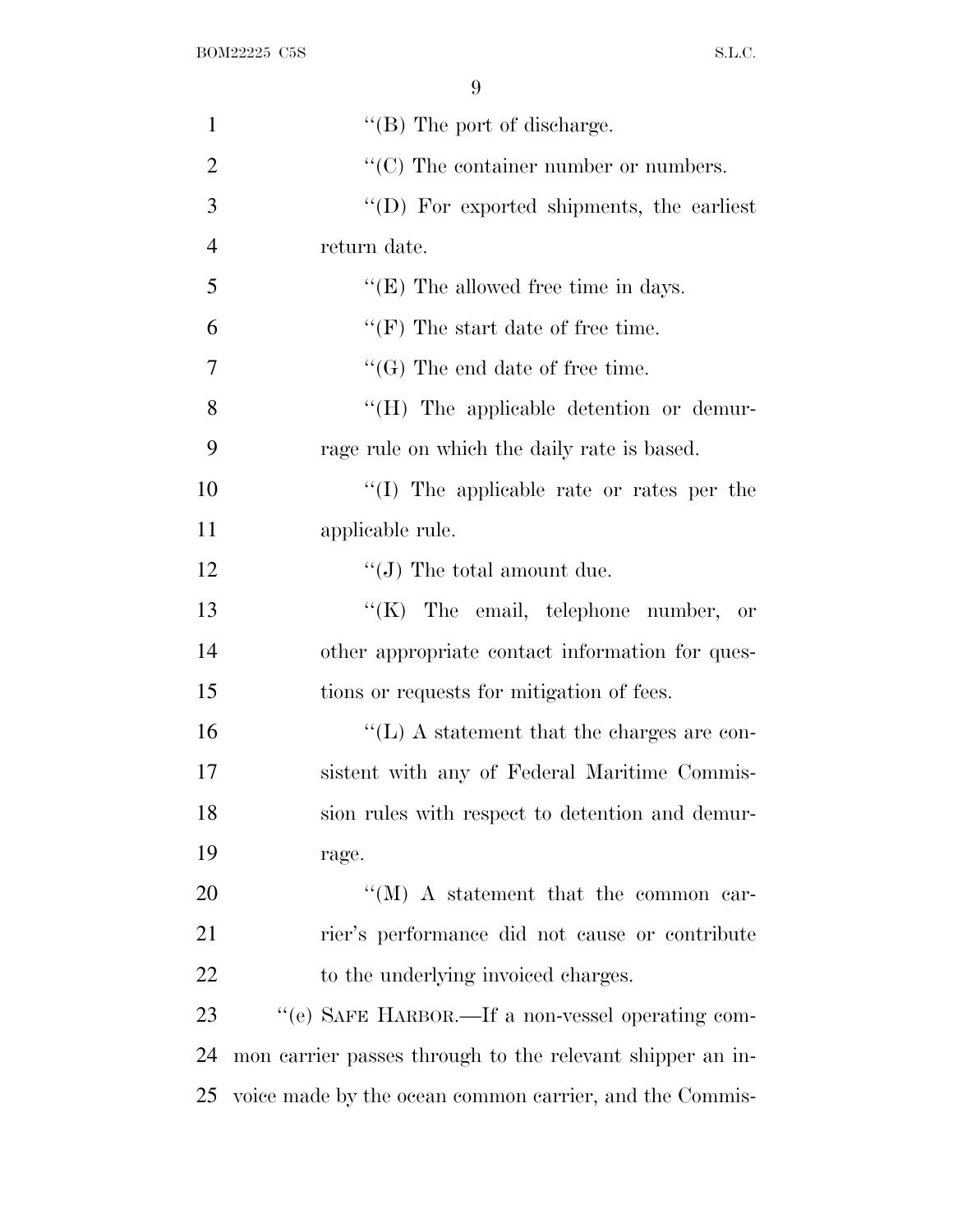BOM22225 C5S S.L.C.

 sion finds that the non-vessel operating common carrier is not otherwise responsible for the charge, then the ocean common carrier shall be subject to refunds or penalties 4 pursuant to subsection  $(d)(1)$ .

 ''(f) ELIMINATION OF CHARGE OBLIGATION.—Fail- ure to include the information required under subsection (d) on an invoice with any demurrage or detention charge shall eliminate any obligation of the charged party to pay the applicable charge.''.

(b) RULEMAKING ON DEMURRAGE OR DETENTION.—

 (1) IN GENERAL.—Not later than 45 days after the date of enactment of this Act, the Federal Mari- time Commission shall initiate a rulemaking further defining prohibited practices by common carriers, marine terminal operators, shippers, and ocean transportation intermediaries under section 41102(c) of title 46, United States Code, regarding the as- sessment of demurrage or detention charges. The Federal Maritime Commission shall issue a final rule defining such practices not later than 1 year after 21 the date of enactment of this Act.

 (2) CONTENTS.—The rule under paragraph (1) shall only seek to further clarify reasonable rules and practices related to the assessment of detention and demurrage charges to address the issues identi-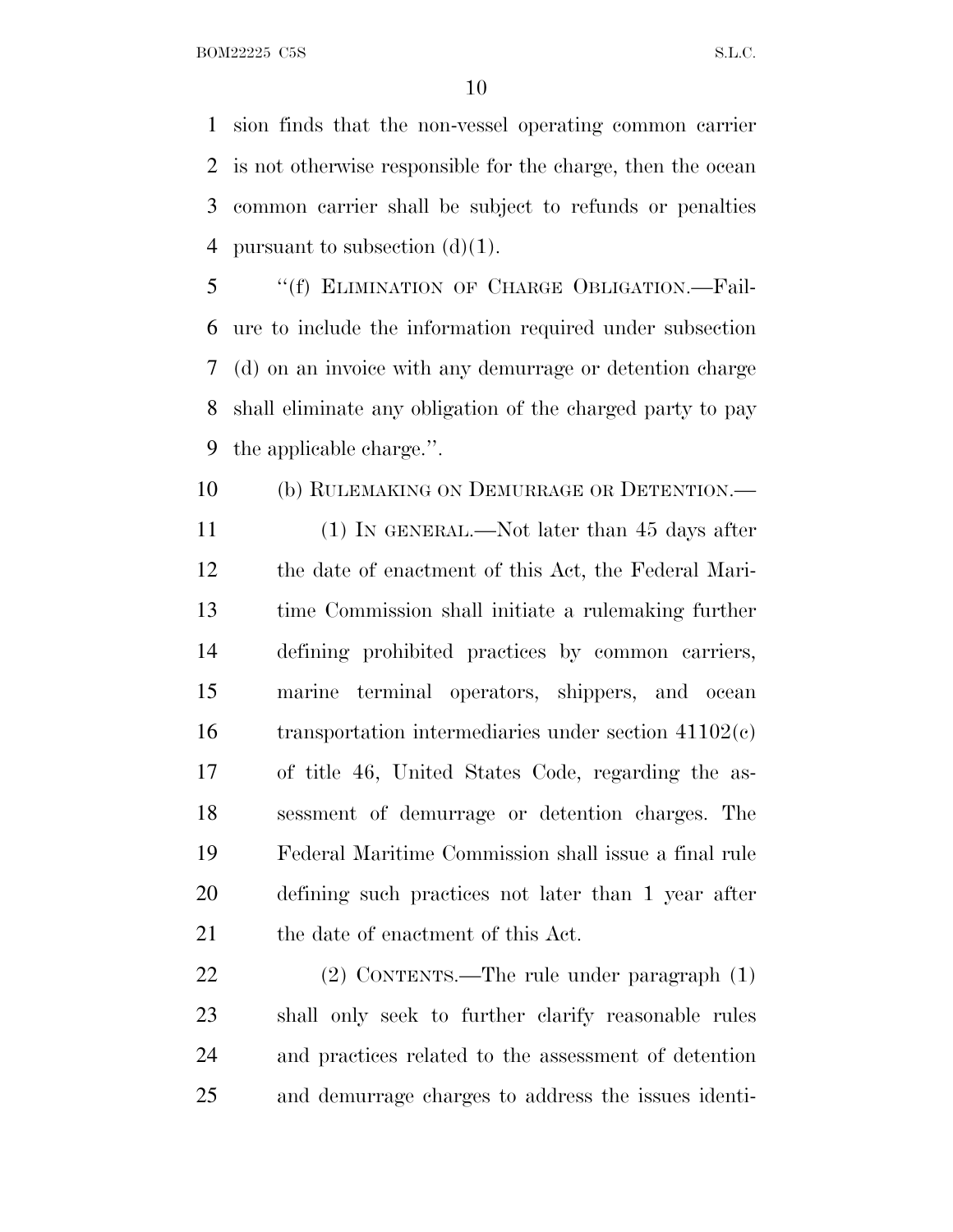fied in the final rule published on May 18, 2020, en- titled ''Interpretive Rule on Demurrage and Deten- tion Under the Shipping Act'' (or successor rule), in- cluding a determination of which parties may be ap- propriately billed for any demurrage, detention, or other similar per container charges.

 (c) RULEMAKING ON UNFAIR OR UNJUSTLY DIS- CRIMINATORY METHODS.—Not later than 60 days after the date of enactment of this Act, the Federal Maritime Commission shall initiate a rulemaking defining unfair or unjustly discriminatory methods under section 41104(a)(3) of title 46, United States Code, as amended by this section. The Federal Maritime Commission shall issue a final rule not later than 1 year after the date of enactment of this Act.

 (d) RULEMAKING ON UNREASONABLE REFUSAL TO DEAL OR NEGOTIATE WITH RESPECT TO VESSEL SPACE ACCOMMODATIONS.—Not later than 30 days after the date of enactment of this Act, the Federal Maritime Com- mission, in consultation with the Commandant of the United States Coast Guard, shall initiate a rulemaking de- fining unreasonable refusal to deal or negotiate with re-23 spect to vessel space under section  $41104(a)(10)$  of title 46, as amended by this section. The Federal Maritime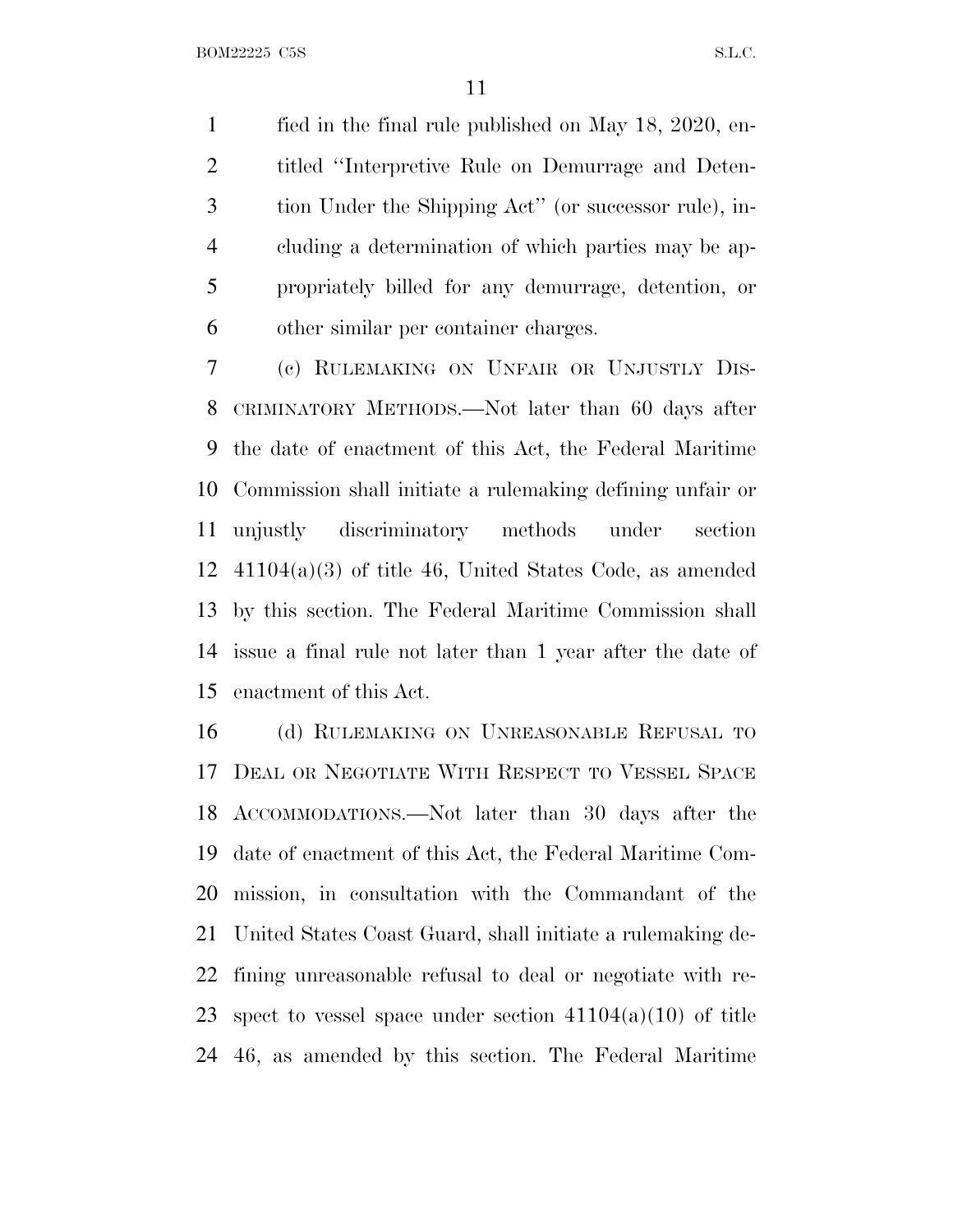| $\mathbf{1}$   | Commission shall issue a final rule not later than 6             |
|----------------|------------------------------------------------------------------|
| 2              | months after the date of enactment of this Act.                  |
| 3              | SEC. 8. ASSESSMENT OF PENALTIES OR REFUNDS.                      |
| $\overline{4}$ | (a) IN GENERAL.—Title 46, United States Code, is                 |
| 5              | amended—                                                         |
| 6              | $(1)$ in section 41107—                                          |
| 7              | (A) in the section heading, by inserting                         |
| 8              | "or refunds" after "penalties";                                  |
| 9              | (B) in subsection (a), by inserting "or, in                      |
| 10             | addition to or in lieu of a civil penalty, is liable             |
| 11             | for the refund of a charge" after "civil pen-                    |
| 12             | $\text{alty}$ "; and                                             |
| 13             | $(C)$ in subsection (b), by inserting "or, in                    |
| 14             | addition to or in lieu of a civil penalty, the re-               |
| 15             | fund of a charge," after "civil penalty"; and                    |
| 16             | $(2)$ section 41109 is amended—                                  |
| 17             | $(A)$ by striking subsections $(a)$ and $(b)$ and                |
| 18             | inserting the following:                                         |
| 19             | "(a) GENERAL AUTHORITY.—Until a matter is re-                    |
| 20             | ferred to the Attorney General, the Federal Maritime             |
| 21             | Commission may—                                                  |
| 22             | $\cdot\cdot\cdot(1)$ after notice and opportunity for a hearing, |
| 23             | in accordance with this part—                                    |
| 24             | $\lq\lq$ assess a civil penalty; or                              |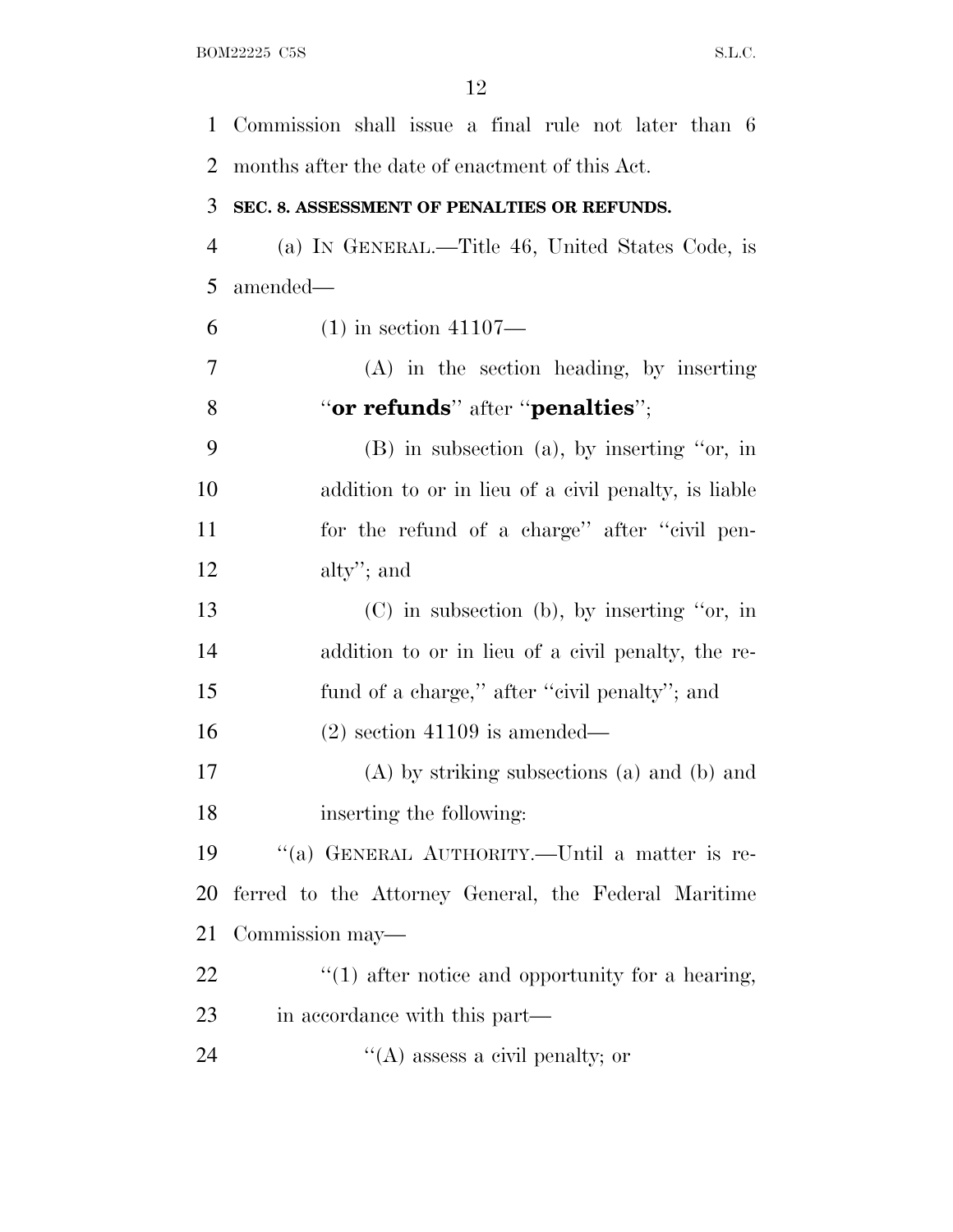| $\mathbf{1}$   | $\lq\lq (B)$ in addition to, or in lieu of, assessing |
|----------------|-------------------------------------------------------|
| $\overline{2}$ | a civil penalty under subparagraph (A), order a       |
| 3              | refund of money (including additional amounts         |
| $\overline{4}$ | in accordance with section $41305(c)$ , subject to    |
| 5              | subsection $(b)(2)$ ; and                             |
| 6              | $(2)$ compromise, modify, or remit, with or           |
| 7              | without conditions, a civil penalty or refund imposed |
| 8              | under paragraph $(1)$ .                               |
| 9              | "(b) DETERMINATION OF AMOUNT.                         |
| 10             | "(1) FACTORS FOR CONSIDERATION. - In deter-           |
| 11             | mining the amount of a civil penalty assessed or re-  |
| 12             | fund of money ordered pursuant to subsection (a),     |
| 13             | the Federal Maritime Commission shall take into       |
| 14             | consideration-                                        |
| 15             | $\lq\lq$ the nature, circumstances, extent,           |
| 16             | and gravity of the violation committed;               |
| 17             | $\lq$ (B) with respect to the violator-               |
| 18             | "(i) the degree of culpability;                       |
| 19             | "(ii) any history of prior offenses;                  |
| 20             | "(iii) the ability to pay; and                        |
| 21             | "(iv) such other matters as justice                   |
| 22             | may require; and                                      |
| 23             | $\lq\lq$ (C) the amount of any refund of money        |
| 24             | ordered pursuant to subsection $(a)(1)(B)$ .          |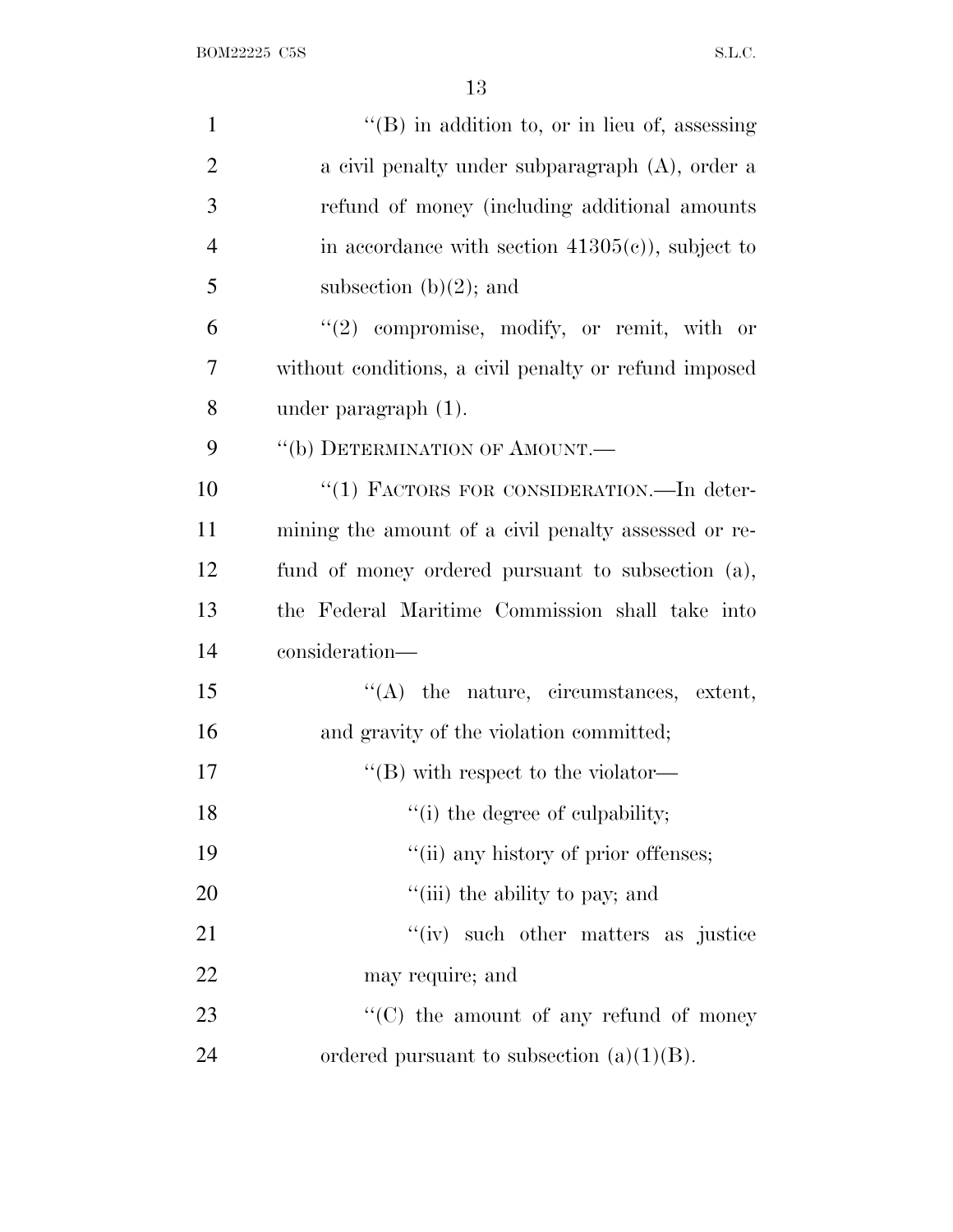| $\mathbf{1}$   | $``(2)$ COMMENSURATE REDUCTION IN<br>CIVIL           |
|----------------|------------------------------------------------------|
| $\overline{2}$ | PENALTY.-                                            |
| 3              | "(A) IN GENERAL.—In any case in which                |
| $\overline{4}$ | the Federal Maritime Commission orders a re-         |
| 5              | fund of money pursuant to subsection $(a)(1)(B)$     |
| 6              | in addition to assessing a civil penalty pursuant    |
| 7              | to subsection $(a)(1)(A)$ , the amount of the civil  |
| 8              | penalty assessed shall be decreased by any addi-     |
| 9              | tional amounts included in the refund of money       |
| 10             | in excess of the actual injury (as defined in sec-   |
| 11             | tion $41305(a)$ ).                                   |
| 12             | "(B) TREATMENT OF REFUNDS.— $A$ re-                  |
| 13             | fund of money ordered pursuant to subsection         |
| 14             | $(a)(1)(B)$ shall be—                                |
| 15             | "(i) considered to be compensation                   |
| 16             | paid to the applicable claimant; and                 |
| 17             | "(ii) deducted from the total amount                 |
| 18             | of damages awarded to that claimant in a             |
| 19             | civil action against the violator relating to        |
| <b>20</b>      | the applicable violation.";                          |
| 21             | $(B)$ in subsection $(c)$ , by striking "may not     |
| 22             | be imposed" and inserting "or refund of money        |
| 23             | under subparagraph $(A)$ or $(B)$ , respectively, of |
| 24             | subsection $(a)(1)$ may not be imposed";             |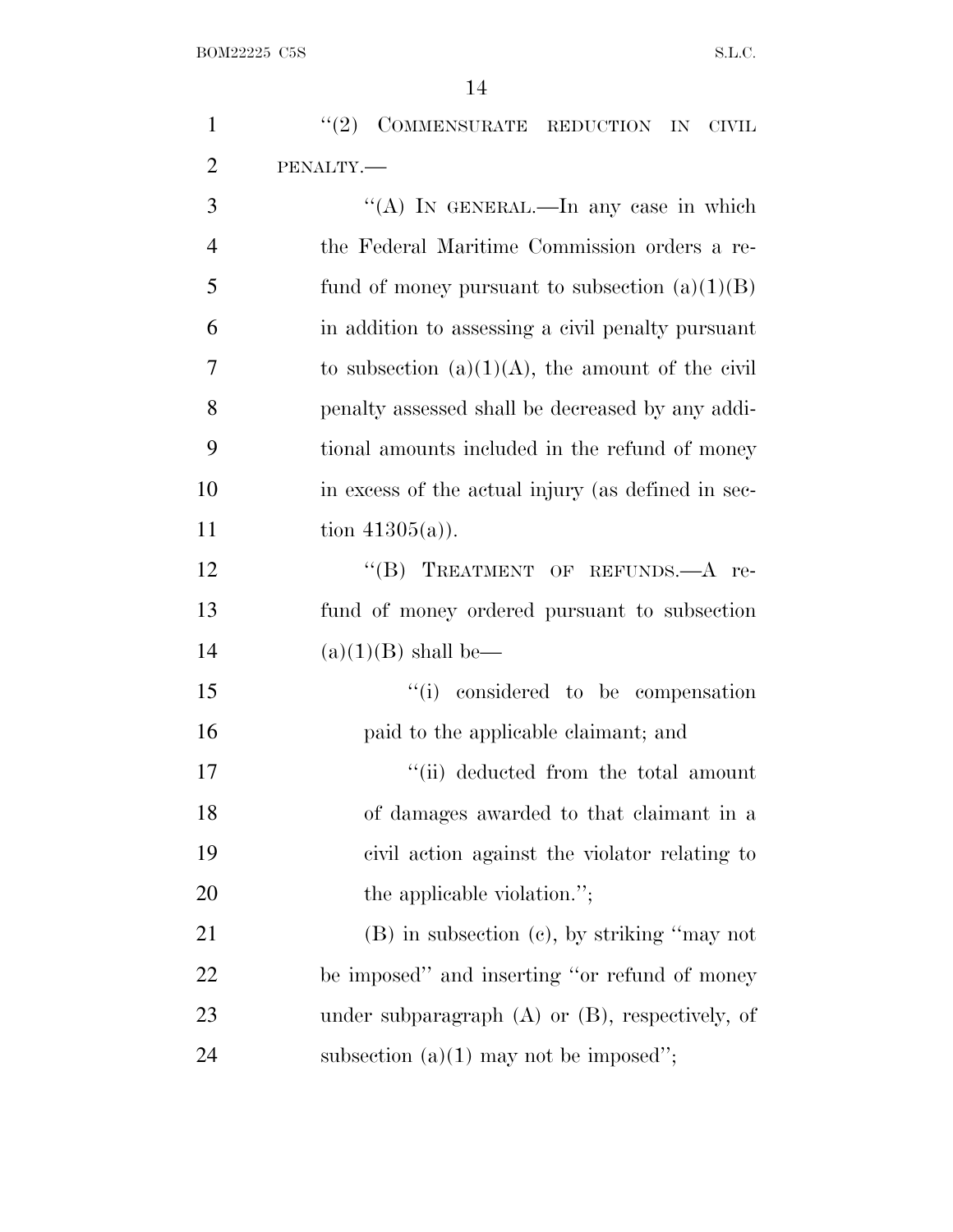| $\mathbf{1}$   | $(C)$ in subsection (e), by inserting "or          |
|----------------|----------------------------------------------------|
| 2              | order a refund of money" after "penalty";          |
| 3              | (D) in subsection (f), by inserting ", or          |
| $\overline{4}$ | that is ordered to refund money," after "as-       |
| $\overline{5}$ | sessed"; and                                       |
| 6              | $(E)$ in subsection $(g)$ , in the first sentence, |
| 7              | by inserting "or a refund required under this      |
| 8              | section" after "penalty".                          |
| 9              | SEC. 9. DATA COLLECTION.                           |

 (a) I<sup>N</sup> GENERAL.—Chapter 411 of title 46, United States Code, is amended by adding at the end the fol-lowing:

## **''§ 41110. Data collection**

 ''The Federal Maritime Commission shall publish on its website a calendar quarterly report that describes the total import and export tonnage and the total loaded and empty 20-foot equivalent units per vessel (making port in the United States, including any territory or possession of the United States) operated by each ocean common car- rier covered under this chapter. Ocean common carriers under this chapter shall provide to the Commission all nec- essary information, as determined by the Commission, for completion of this report.''.

 (b) RULE OF CONSTRUCTION.—Nothing in this sec-tion, and the amendment made by this section, shall be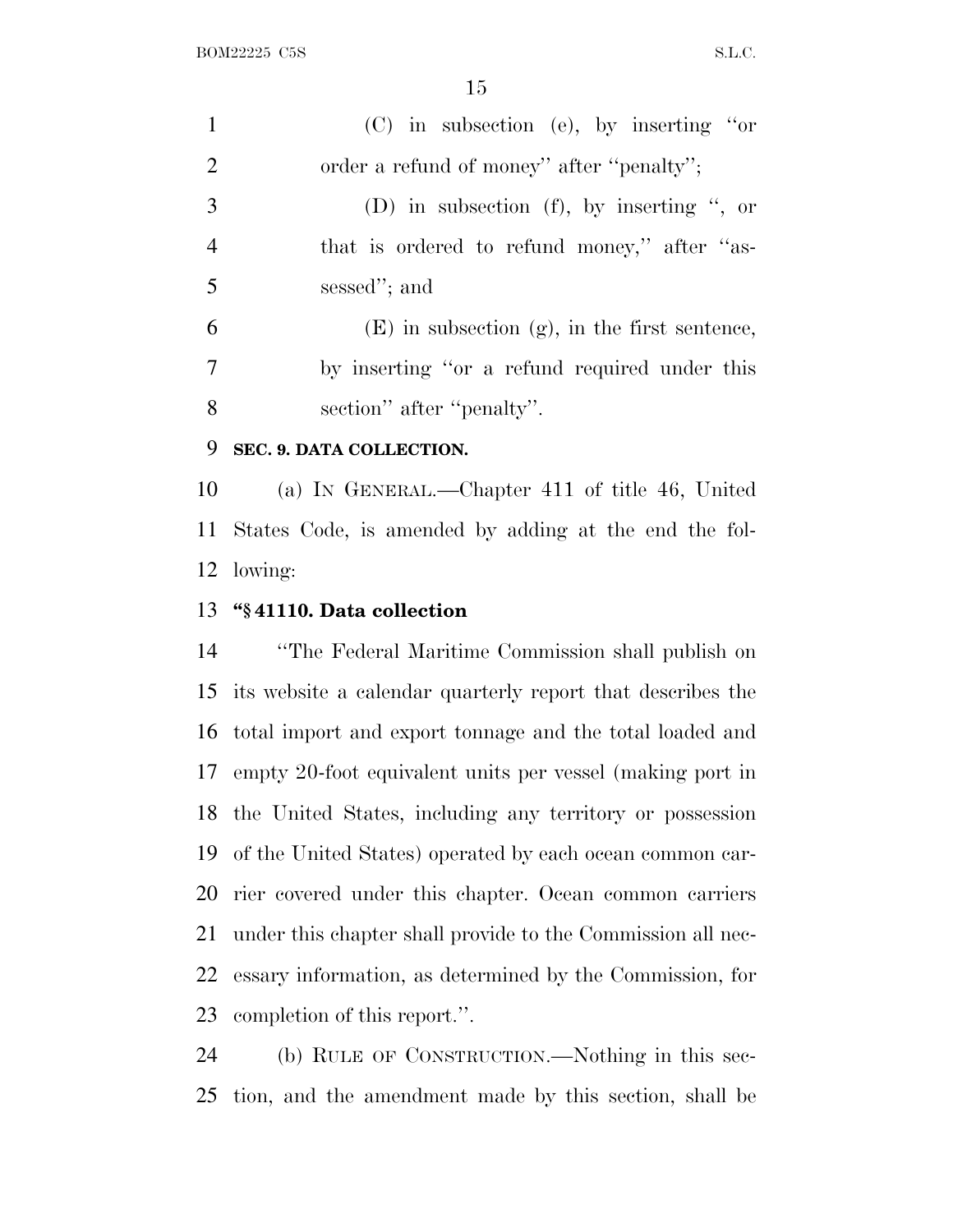construed to compel the public disclosure of any confiden- tial or proprietary data, in accordance with section 552(b)(4) of title 5, United States Code.

 (c) CLERICAL AMENDMENT.—The analysis for chap- ter 411 of title 46, United States Code, is amended by adding at the end the following:

''41110. Data collection.''.

## **SEC. 10. CHARGE COMPLAINTS.**

 (a) I<sup>N</sup> GENERAL.—Chapter 413 of title 46, United States Code, is amended by adding at the end the fol-lowing:

## **''§ 41310. Charge complaints**

 ''(a) I<sup>N</sup> GENERAL.—A person may submit to the Federal Maritime Commission, and the Commission shall accept, information concerning complaints about charges assessed by a common carrier. The information submitted to the Commission shall include the bill of lading numbers and invoices, and may include any other relevant informa-tion.

 ''(b) INVESTIGATION.—Upon receipt of a submission under subsection (a), with respect to a charge assessed by a common carrier, the Commission shall promptly in- vestigate the charge with regard to compliance with sec- tion 41104(a) and section 41102. The common carrier shall—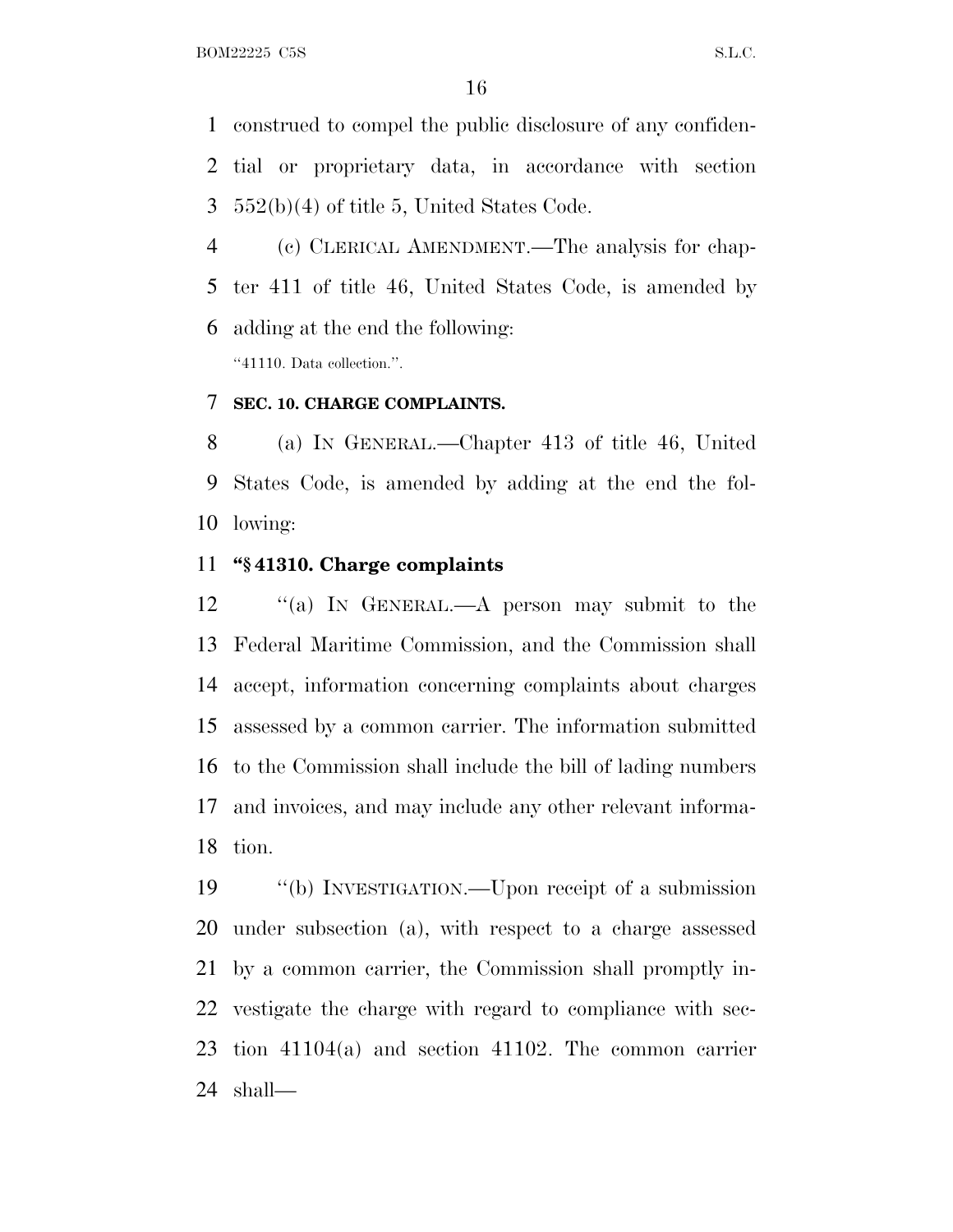1  $\frac{1}{1}$  (1) be provided an opportunity to submit addi- tional information related to the charge in question; and

 $\frac{4}{2}$  ''(2) bear the burden of establishing the reason- ableness of any demurrage or detention charges pur- suant to section 545.5 of title 46, Code of Federal Regulations (or successor regulations).

 ''(c) REFUND.—Upon receipt of submissions under subsection (a), if the Commission determines that a charge does not comply with section 41104(a) or 41102, the Commission shall promptly order the refund of charges paid.

 ''(d) PENALTIES.—In the event of a finding that a charge does not comply with section 41104(a) or 41102 after submission under subsection (a), a civil penalty under section 41107 shall be applied to the common car-rier making such charge.

18 "(e) CONSIDERATIONS.—If the common carrier as- sessing the charge is acting in the capacity of a non-vessel- operating common carrier, the Commission shall, while conducting an investigation under subsection (b), con-sider—

23  $\frac{1}{2}$   $\frac{1}{2}$  whether the non-vessel-operating common carrier is responsible for the noncompliant assess-ment of the charge, in whole or in part; and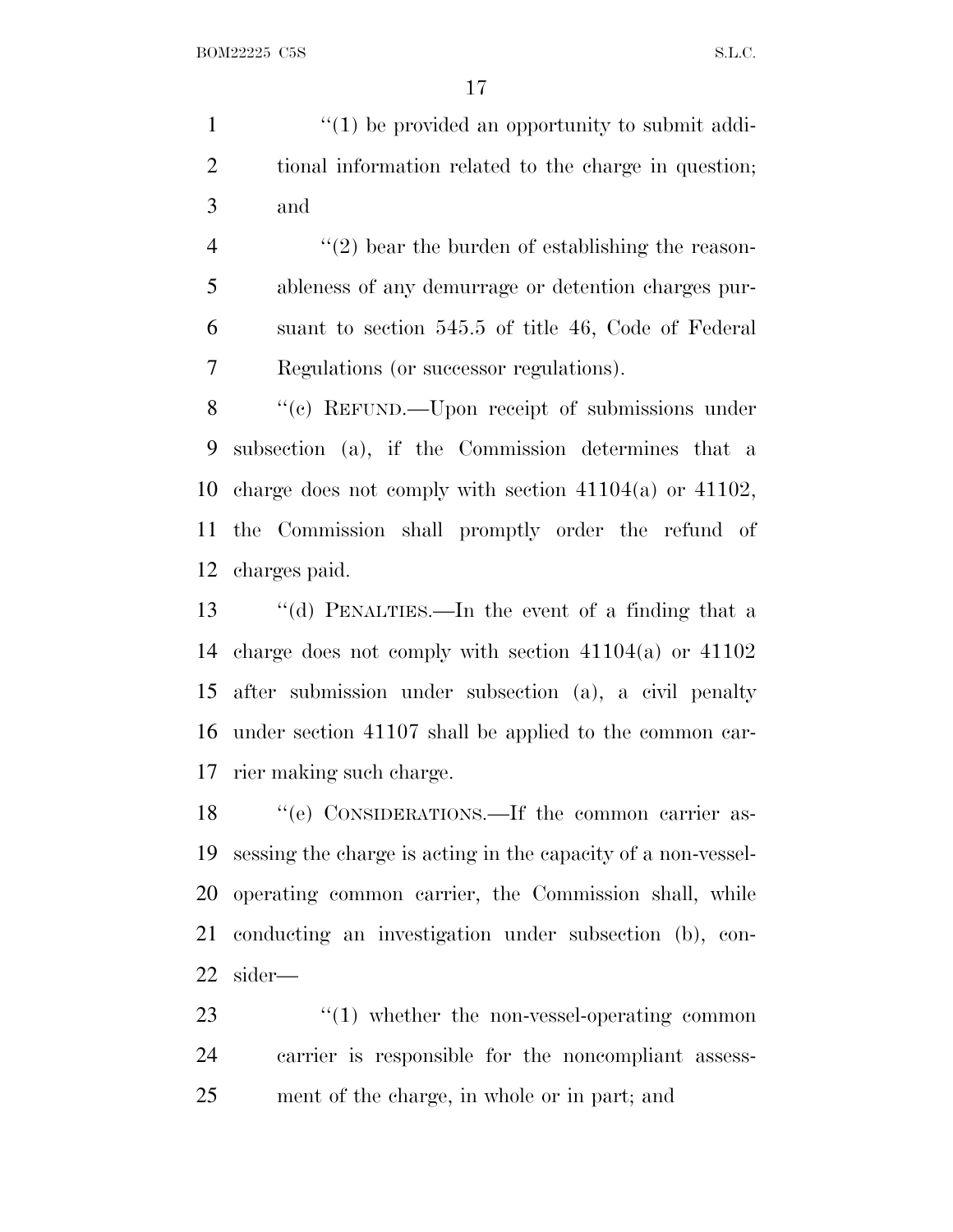| $\mathbf{1}$   | $\lq(2)$ whether another party is ultimately re-             |
|----------------|--------------------------------------------------------------|
| $\overline{2}$ | sponsible in whole or in part and potentially subject        |
| 3              | to action under subsections $(c)$ and $(d)$ .".              |
| 4              | (b) CLERICAL AMENDMENT.—The analysis for chap-               |
| 5              | ter 413 of title 46, United States Code, is amended by       |
| 6              | adding at the end the following:                             |
|                | "41310. Charge complaints.".                                 |
| 7              | SEC. 11. INVESTIGATIONS.                                     |
| 8              | (a) AMENDMENTS.—Section $41302$ of title 46,                 |
| 9              | United States Code, is amended—                              |
| 10             | $(1)$ in subsection $(a)$ , in the first sentence, by        |
| 11             | striking "or agreement" and inserting "agreement,            |
| 12             | fee, or charge"; and                                         |
| 13             | $(2)$ in subsection $(b)$ —                                  |
| 14             | $(A)$ in the subsection heading, by striking                 |
| 15             | "Agreement" and inserting "Agreement,                        |
| 16             | fee, or charge"; and                                         |
| 17             | (B) by inserting ", fee, or charge" after                    |
| 18             | "agreement".                                                 |
| 19             | (b) REPORT.—The Federal Maritime Commission                  |
| 20             | shall publish on a publicly available website of the Com-    |
| 21             | mission a report containing the results of the investigation |
| 22             | entitled "Fact Finding No. 29, International Ocean           |
| 23             | Transportation Supply Chain Engagement".                     |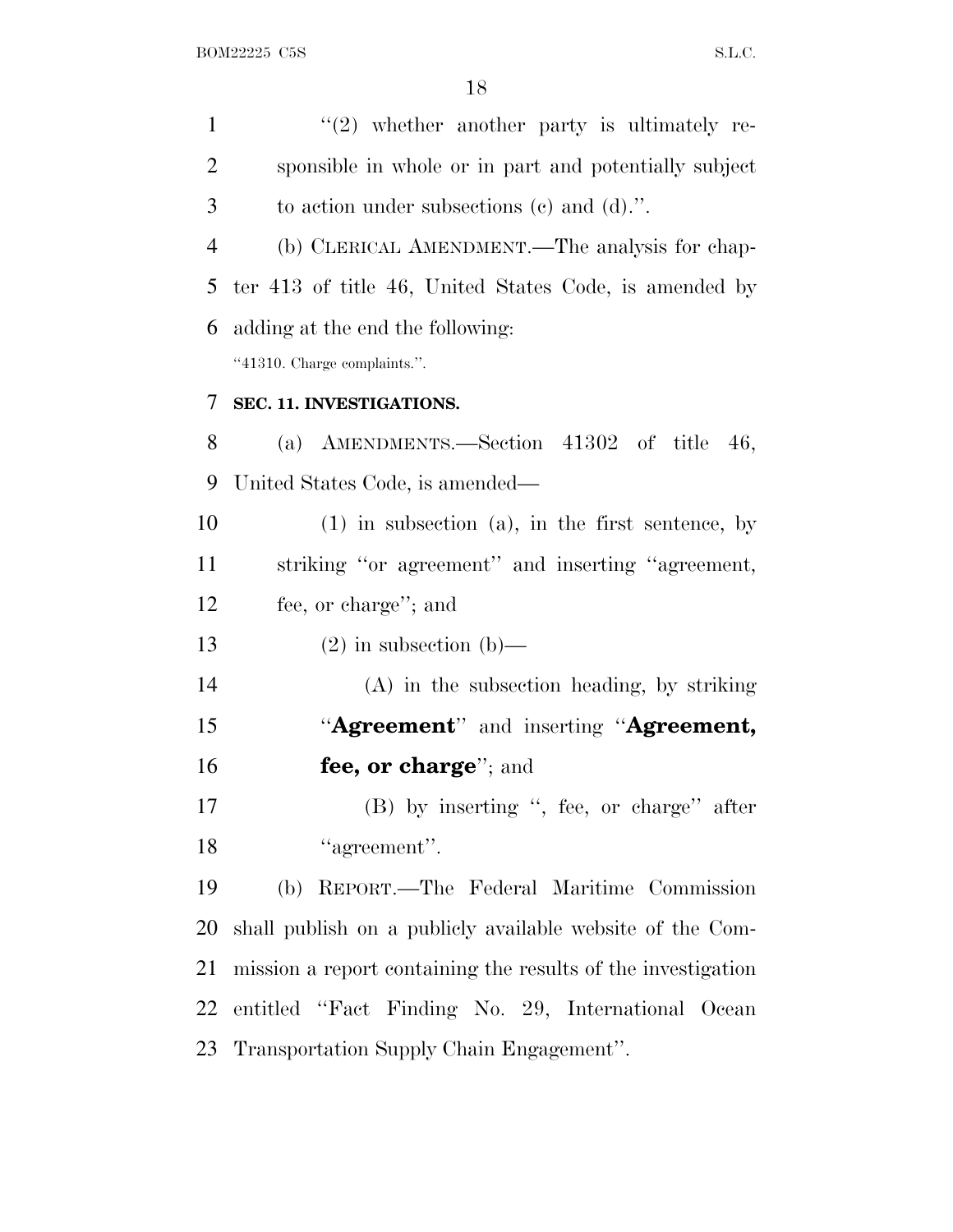#### **SEC. 12. AWARD OF ADDITIONAL AMOUNTS.**

 Section 41305(c) of title 46, United States Code is 3 amended by striking "41102(b)" and inserting "sub-section (b) or (c) of section 41102''.

## **SEC. 13. ENFORCEMENT OF REPARATION ORDERS.**

 Section 41309 of title 46, United States Code, is amended—

 (1) in subsection (a), by striking ''reparation, the person to whom the award was made'' and in- serting ''a refund of money or reparation, the person to which the refund or reparation was awarded''; and

(2) in subsection (b), in the first sentence—

 (A) by striking ''made an award of repara- tion'' and inserting ''ordered a refund of money or any other award of reparation''; and

 (B) by inserting ''(except for the Commis- sion or any component of the Commission)'' after ''parties in the order''.

#### **SEC. 14. ANNUAL REPORT TO CONGRESS.**

 Section 46106(b) of title 46, United States Code, is amended—

 (1) in paragraph (5), by striking ''and'' at the end;

 (2) in paragraph (6), by striking the period and 26 inserting "; and"; and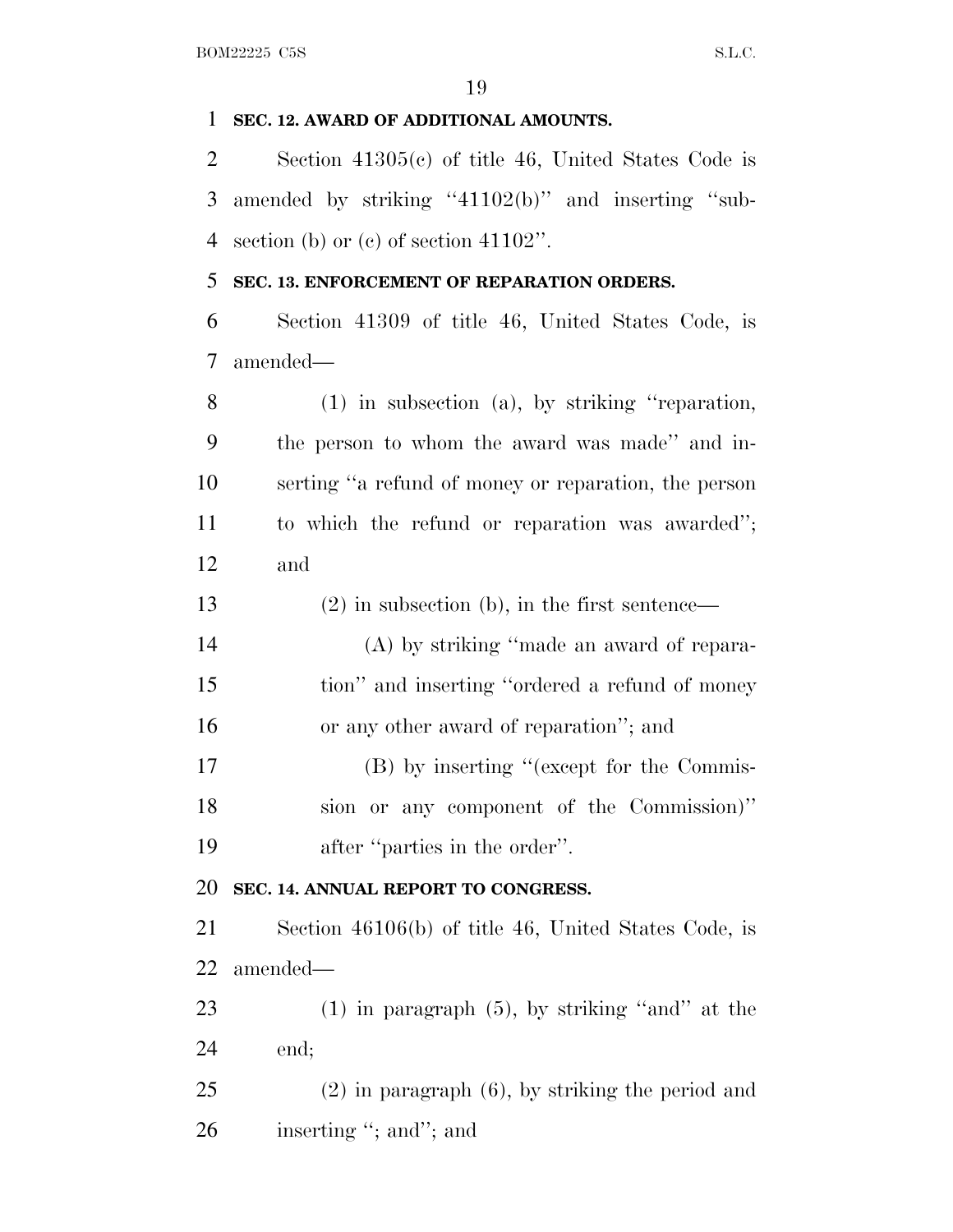| $\mathbf{1}$   | (3) by adding at the end the following:                |
|----------------|--------------------------------------------------------|
| $\overline{2}$ | $\lq(7)$ an identification of any otherwise con-       |
| 3              | cerning practices by ocean common carriers, particu-   |
| $\overline{4}$ | larly such carriers that are controlled carriers, that |
| 5              | are—                                                   |
| 6              | "(A) State-owned or State-controlled enter-            |
| 7              | prises; or                                             |
| 8              | "(B) owned or controlled by, a subsidiary              |
| 9              | of, or otherwise related legally or financially        |
| 10             | (other than a minority relationship or invest-         |
| 11             | ment) to a corporation based in a country—             |
| 12             | "(i) identified as a nonmarket econ-                   |
| 13             | omy country (as defined in section $771(18)$ )         |
| 14             | of the Tariff Act of 1930 (19 U.S.C.                   |
| 15             | $(1677(18)))$ as of the date of enactment of           |
| 16             | this paragraph;                                        |
| 17             | "(ii) identified by the United States                  |
| 18             | Trade Representative in the most recent                |
| 19             | report required by section 182 of the                  |
| 20             | Trade Act of 1974 (19 U.S.C. 2242) as a                |
| 21             | priority foreign country under subsection              |
| 22             | $(a)(2)$ of that section; or                           |
| 23             | "(iii) subject to monitoring by the                    |
| 24             | United States Trade Representative under               |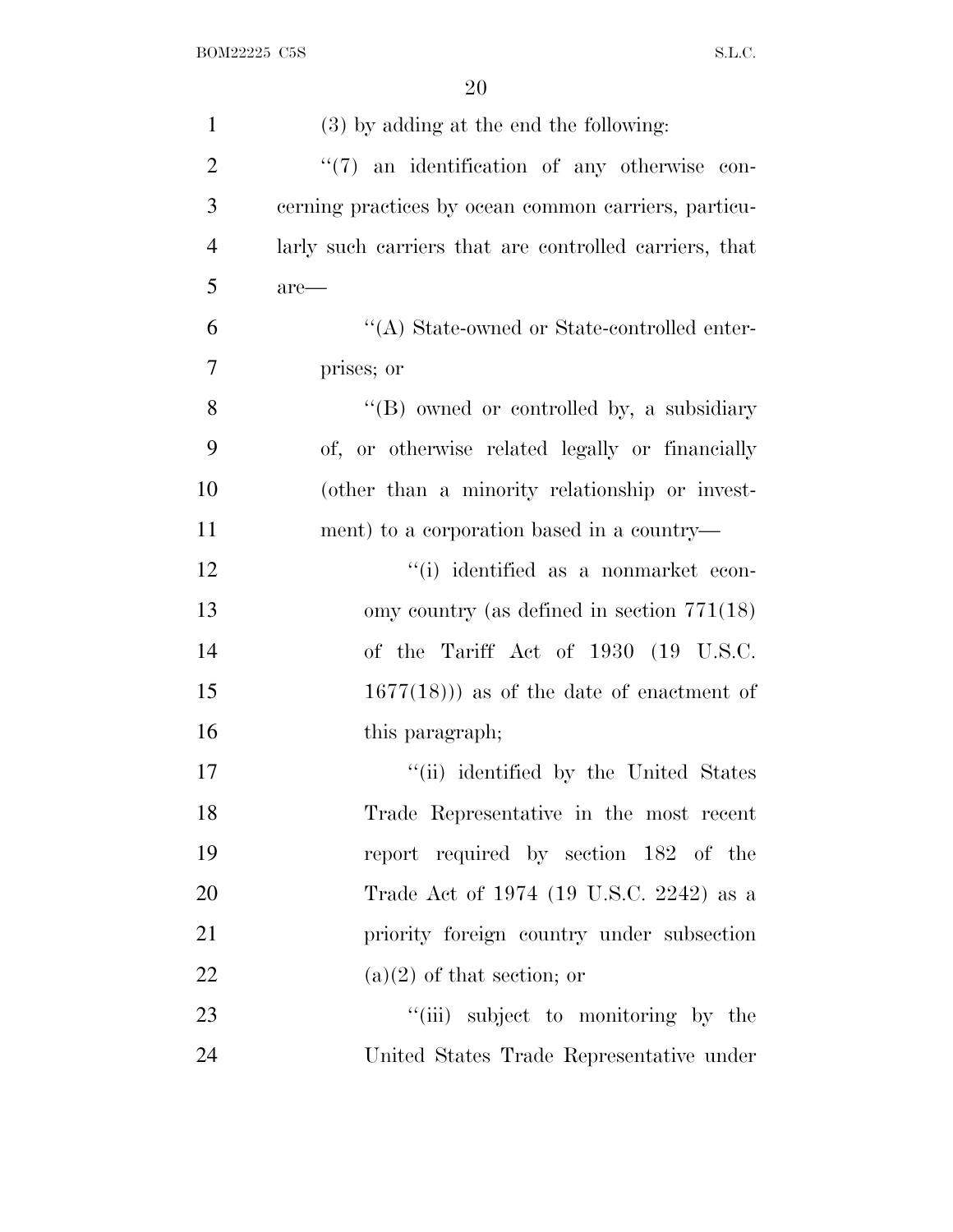1 section 306 of the Trade Act of 1974 (19 2 U.S.C. 2416).''.

#### 3 **SEC. 15. TECHNICAL AMENDMENTS.**

4 (a) Section 41108(a) of title 46, United States Code, 5 is amended by striking "section  $41104(1)$ ,  $(2)$ , or  $(7)$ " and 6 inserting "paragraph  $(1)$ ,  $(2)$ , or  $(7)$  of section  $41104(a)$ ".

7 (b) Section 41109(c) of title 46, United States Code, 8 as amended by section 8 of this Act, is further amended 9 by striking "section  $41102(a)$  or  $41104(1)$  or  $(2)$  of this 10 title'' and inserting ''subsection (a) or (d) of section 41102 11 or paragraph  $(1)$  or  $(2)$  of section  $41104(a)$ ".

12 (c) Section 41305 of title 46, United States Code, 13 as amended by section 12 of this Act, is further amend-14 ed—

15 (1) in subsection (c), by striking  $(41104(3)$  or 16 (6), or  $41105(1)$  or (3) of this title" and inserting 17  $"param<sub>10</sub>(3) or (6) of section 41104(a), or para-$ 18 graph (1) or (3) of section 41105''; and

19 (2) in subsection (d), by striking ''section 20  $41104(4)(A)$  or (B) of this title" and inserting "sub-21 paragraph (A) or (B) of section  $41104(a)(4)$ ".

#### 22 **SEC. 16. DWELL TIME STATISTICS.**

23 (a) DEFINITIONS.—In this section: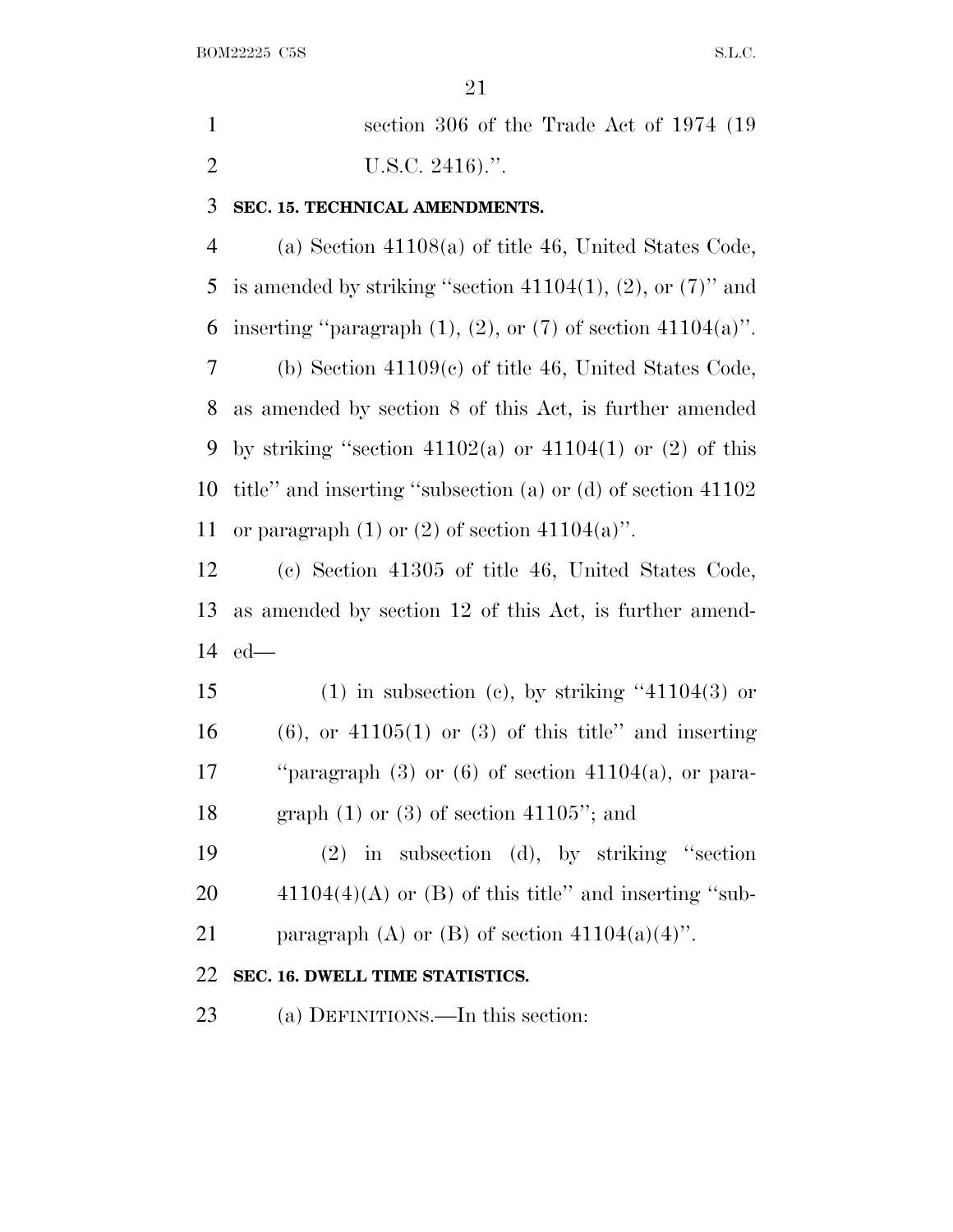| $\mathbf{1}$   | (1) DIRECTOR.—The term "Director" means                |
|----------------|--------------------------------------------------------|
| $\overline{2}$ | the Director of the Bureau of Transportation Statis-   |
| 3              | tics.                                                  |
| $\overline{4}$ | (2) MARINE CONTAINER.—The term "marine                 |
| 5              | container" means an intermodal container with a        |
| 6              | $length of -$                                          |
| 7              | $(A)$ not less than 20 feet; and                       |
| 8              | (B) not greater than 45 feet.                          |
| 9              | (3) OUT OF SERVICE PERCENTAGE.—The term                |
| 10             | "out of service percentage" means the proportion of    |
| 11             | the chassis fleet for any defined geographical area    |
| 12             | that is out of service at any one time.                |
| 13             | (4) STREET DWELL TIME.—The term "street                |
| 14             | dwell time", with respect to a piece of equipment,     |
| 15             | means the quantity of time during which the piece      |
| 16             | of equipment is in use outside of the terminal.        |
| 17             | (b) AUTHORITY TO COLLECT DATA.—                        |
| 18             | (1) IN GENERAL.—Each port, marine terminal             |
| 19             | operator, and chassis owner or provider with a fleet   |
| 20             | of over 50 chassis that supply chassis for a fee shall |
| 21             | submit to the Director such data as the Director de-   |
| 22             | termines to be necessary for the implementation of     |
| 23             | this section, subject to subchapter III of chapter 35  |
| 24             | of title 44, United States Code.                       |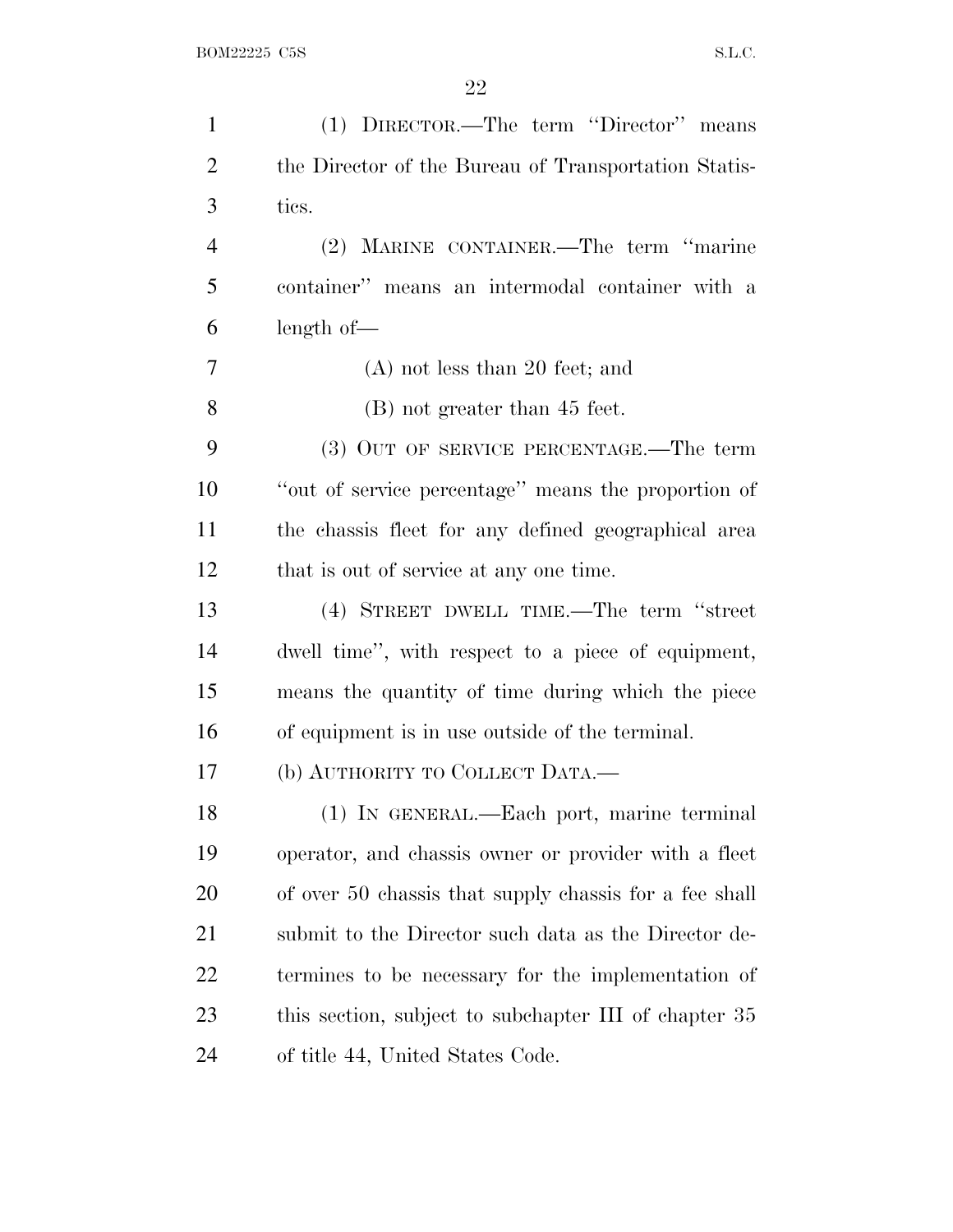(2) APPROVAL BY OMB.—Subject to the avail- ability of appropriations, not later than 60 days after the date of enactment of this Act, the Director of the Office of Management and Budget shall ap- prove an information collection for purposes of this section.

 (c) PUBLICATION.—Subject to the availability of ap- propriations, not later than 240 days after the date of en- actment of this Act, and not less frequently than monthly thereafter, the Director shall publish statistics relating to the dwell time of equipment used in intermodal transpor- tation at the top 25 ports, including inland ports, by 20- foot equivalent unit, including—

 (1) total street dwell time, from all causes, of marine containers and marine container chassis; and (2) the average out of service percentage, which shall not be identifiable with any particular port, marine terminal operator, or chassis provider.

 (d) FACTORS.—Subject to the availability of appro- priations, to the maximum extent practicable, the Director shall publish the statistics described in subsection (c) on a local, regional, and national basis.

 (e) SUNSET.—The authority under this section shall expire December 31, 2026.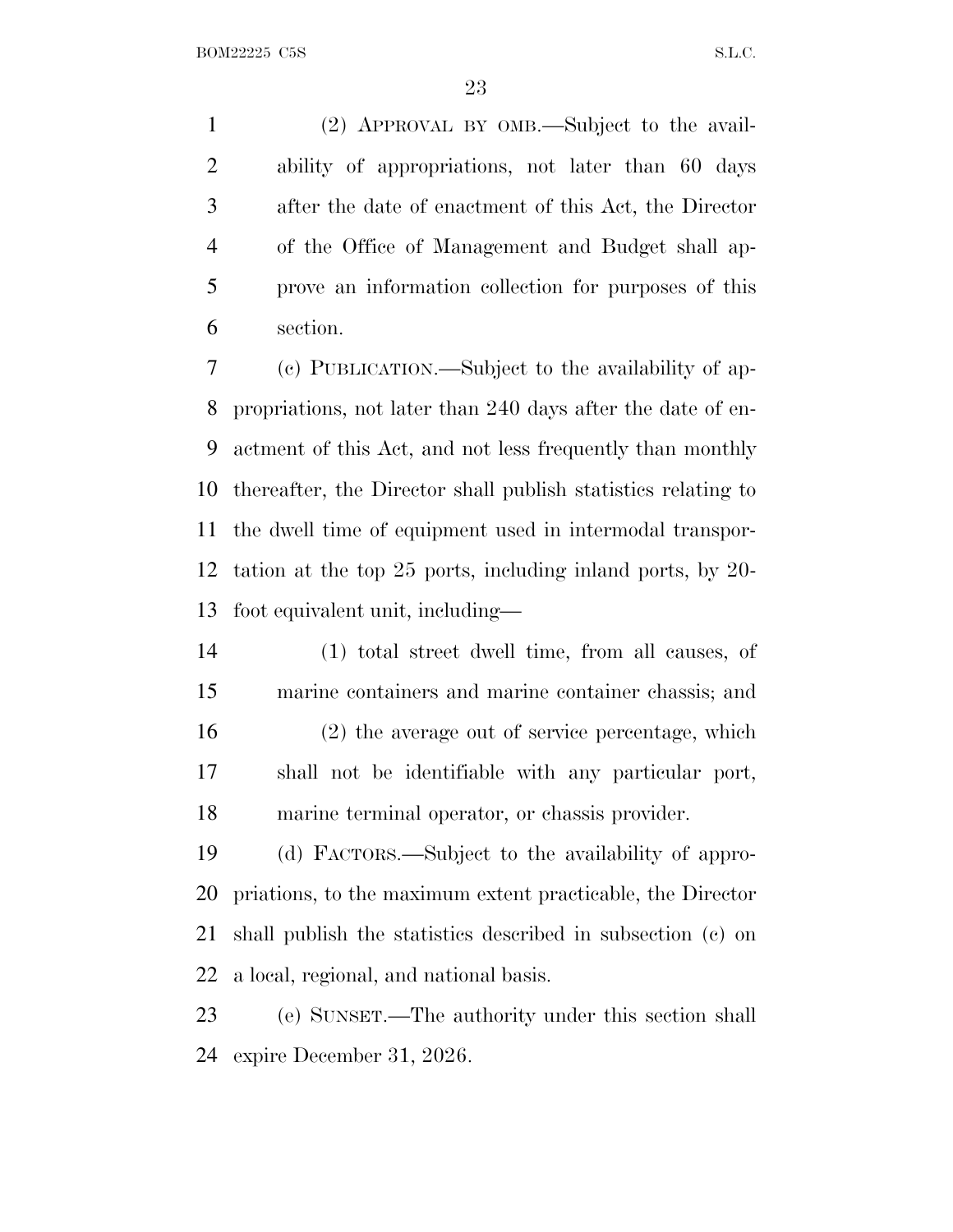#### **SEC. 17. FEDERAL MARITIME COMMISSION ACTIVITIES.**

 (a) PUBLIC SUBMISSIONS TO COMMISSION.—The Federal Maritime Commission shall—

 (1) establish on the public website of the Com- mission a webpage that allows for the submission of comments, complaints, concerns, reports of non- compliance, requests for investigation, and requests for alternative dispute resolution; and

 (2) direct each submission under the link estab- lished under paragraph (1) to the appropriate com-ponent office of the Commission.

 (b) AUTHORIZATION OF OFFICE OF CONSUMER AF- FAIRS AND DISPUTE RESOLUTION SERVICES.—The Com- mission shall maintain an Office of Consumer Affairs and Dispute Resolution Services to provide nonadjudicative ombuds assistance, mediation, facilitation, and arbitration to resolve challenges and disputes involving cargo ship- ments, household good shipments, and cruises subject to the jurisdiction of the Commission.

20 (c) ENHANCING CAPACITY FOR INVESTIGATIONS. (1) IN GENERAL.—Pursuant to section 41302 of title 46, United States Code, not later than 18 months after the date of enactment of this Act, the Chairperson of the Commission shall staff within the Bureau of Enforcement, the Bureau of Certification and Licensing, the Office of the Managing Director,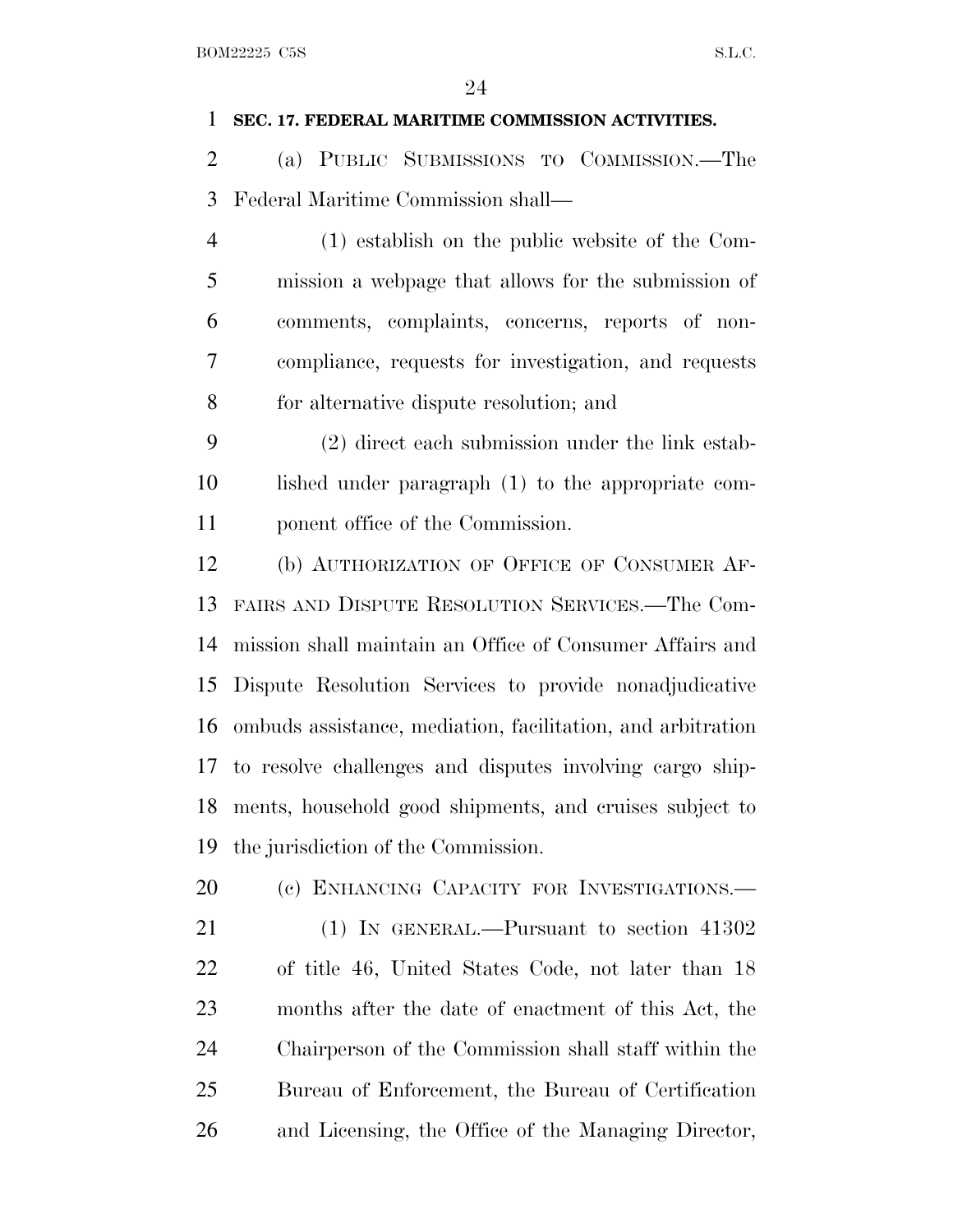BOM22225 C5S  $S.L.C.$ 

| $\mathbf{1}$   | the Office of Consumer Affairs and Dispute Resolu-      |
|----------------|---------------------------------------------------------|
| $\overline{2}$ | tion Services, and the Bureau of Trade Analysis not     |
| 3              | fewer than 7 total positions to assist in investiga-    |
| $\overline{4}$ | tions and oversight, in addition to the positions with- |
| 5              | in the Bureau of Enforcement, the Bureau of Cer-        |
| 6              | tification and Licensing, the Office of the Managing    |
| 7              | Director, the Office of Consumer Affairs and Dis-       |
| 8              | pute Resolution Services, and the Bureau of Trade       |
| 9              | Analysis on that date of enactment.                     |
| 10             | (2) DUTIES.—The additional staff appointed              |
| 11             | under paragraph (1) shall provide support—              |
| 12             | (A) to Area Representatives of the Bureau               |
| 13             | of Enforcement;                                         |
| 14             | (B) to attorneys of the Bureau of Enforce-              |
| 15             | ment in enforcing the laws and regulations sub-         |
| 16             | ject to the jurisdiction of the Commission;             |
| 17             | (C) for the alternative dispute resolution              |
| 18             | services of the Commission; or                          |
| 19             | (D) for the review of agreements and ac-                |
| 20             | tivities subject to the authority of the Commis-        |
| 21             | sion.                                                   |
| 22             | SEC. 18. TEMPORARY EMERGENCY AUTHORITY.                 |
| 23             | (a) DEFINITIONS.—In this section:                       |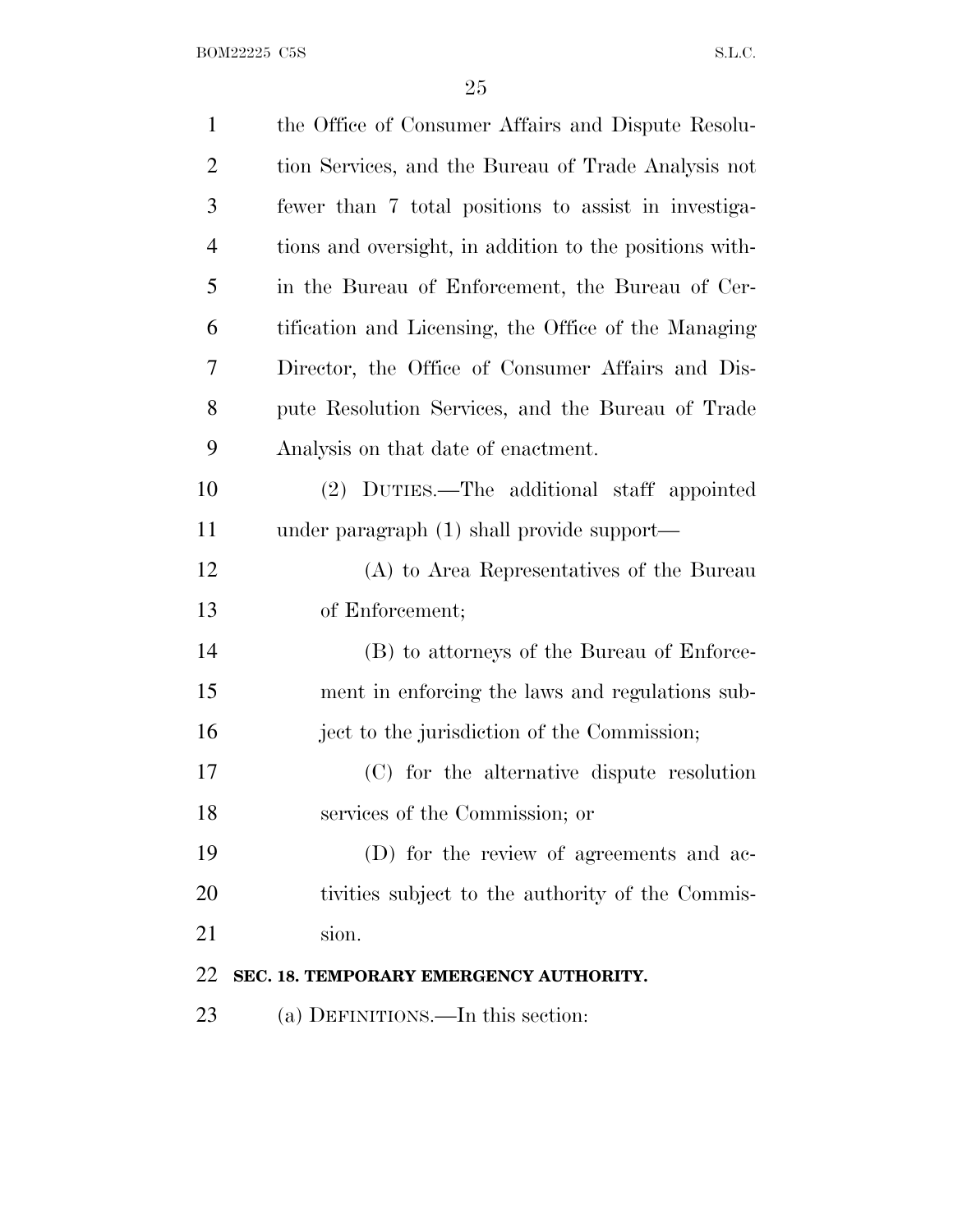| $\mathbf{1}$   | (1) COMMON CARRIER.—The term "common                   |
|----------------|--------------------------------------------------------|
| $\overline{2}$ | carrier" has the meaning given the term in section     |
| 3              | 40102 of title 46, United States Code.                 |
| $\overline{4}$ | (2) MOTOR CARRIER.—The term "motor car-                |
| 5              | rier" has the meaning given the term in section        |
| 6              | 13102 of title 49, United States Code.                 |
| 7              | (3) RAIL CARRIER.—The term "rail carrier"              |
| 8              | has the meaning given the term in section 10102 of     |
| 9              | title 49, United States Code.                          |
| 10             | (4) SHIPPER.—The term "shipper" has the                |
| 11             | meaning given the term in section $40102$ of title 46, |
| 12             | United States Code.                                    |
| 13             | (b) PUBLIC INPUT ON INFORMATION SHARING.—              |
| 14             | $(1)$ In GENERAL.—Not later than 60 days after         |
| 15             | the date of enactment of this Act, the Federal Mari-   |
| 16             | time Commission shall issue a request for informa-     |
| 17             | tion, seeking public comment regarding—                |
| 18             | (A) whether congestion of the carriage of              |
| 19             | goods has created an emergency situation of a          |
| 20             | magnitude such that there exists a substantial,        |
| 21             | adverse effect on the competitiveness and reli-        |
| 22             | ability of the international ocean transportation      |
| 23             | supply system;                                         |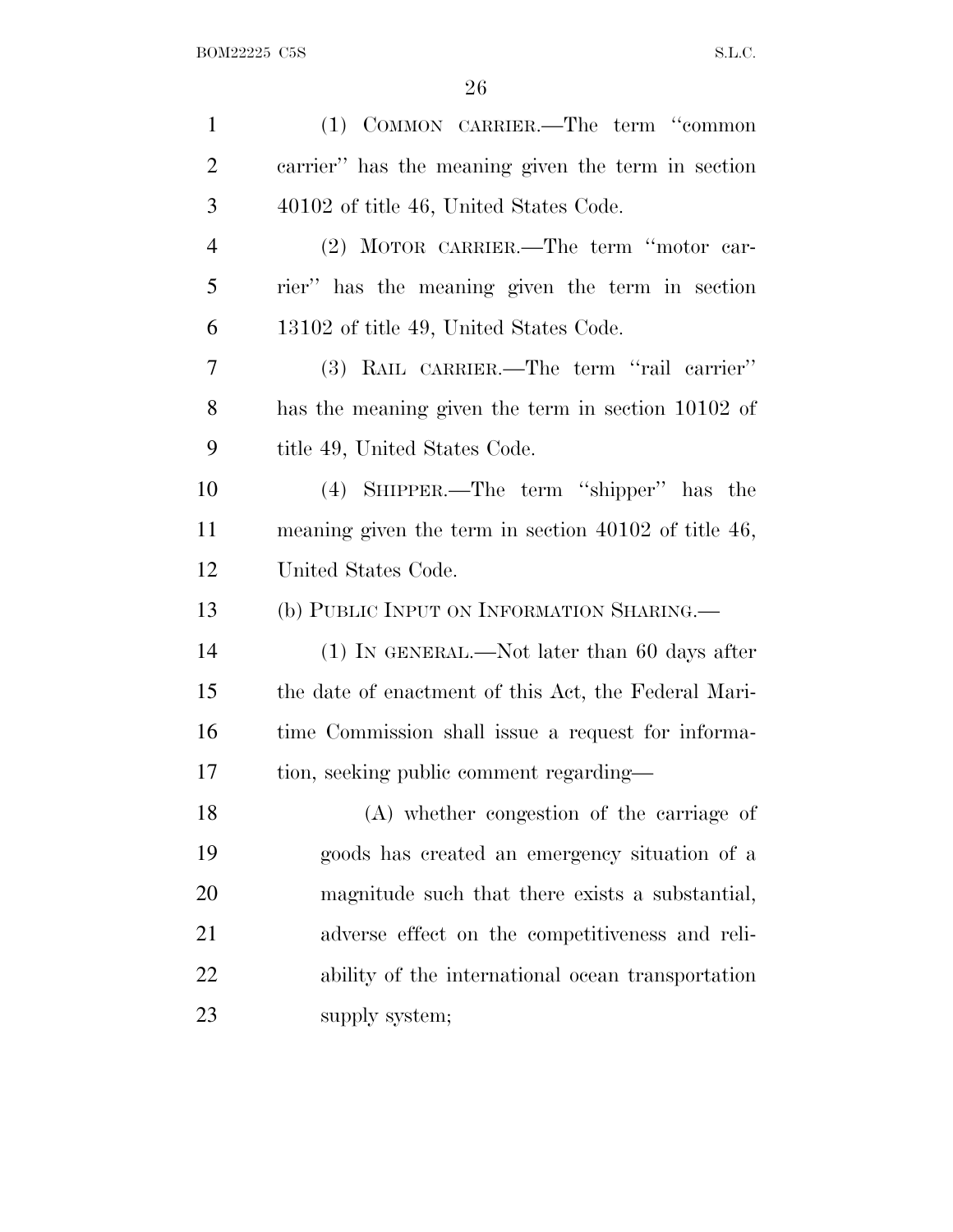| $\mathbf{1}$   | (B) whether an emergency order under                         |
|----------------|--------------------------------------------------------------|
| $\overline{2}$ | this section would alleviate such an emergency               |
| 3              | situation; and                                               |
| $\overline{4}$ | (C) the appropriate scope of such an emer-                   |
| 5              | gency order, if applicable.                                  |
| 6              | (2) CONSULTATION.—During the public com-                     |
| 7              | ment period under paragraph (1), the Commission              |
| 8              | may consult, as the Commission determines to be              |
| 9              | appropriate, with—                                           |
| 10             | (A) other Federal departments and agen-                      |
| 11             | cies; and                                                    |
| 12             | (B) persons with expertise relating to mar-                  |
| 13             | itime and freight operations.                                |
| 14             | (c) AUTHORITY TO REQUIRE INFORMATION SHAR-                   |
| 15             | ING.—On making a unanimous determination described in        |
| 16             | subsection (d), the Commission may issue an emergency        |
|                | 17 order requiring any common carrier or marine terminal     |
| 18             | operator to share directly with relevant shippers, rail car- |
| 19             | riers, or motor carriers information relating to cargo       |
| 20             | throughput and availability, in order to ensure the effi-    |
| 21             | cient transportation, loading, and unloading of cargo to     |
| 22             | or from-                                                     |
| 23             | (1) any inland destination or point of origin;               |
| 24             | $(2)$ any vessel; or                                         |
|                |                                                              |

(3) any point on a wharf or terminal.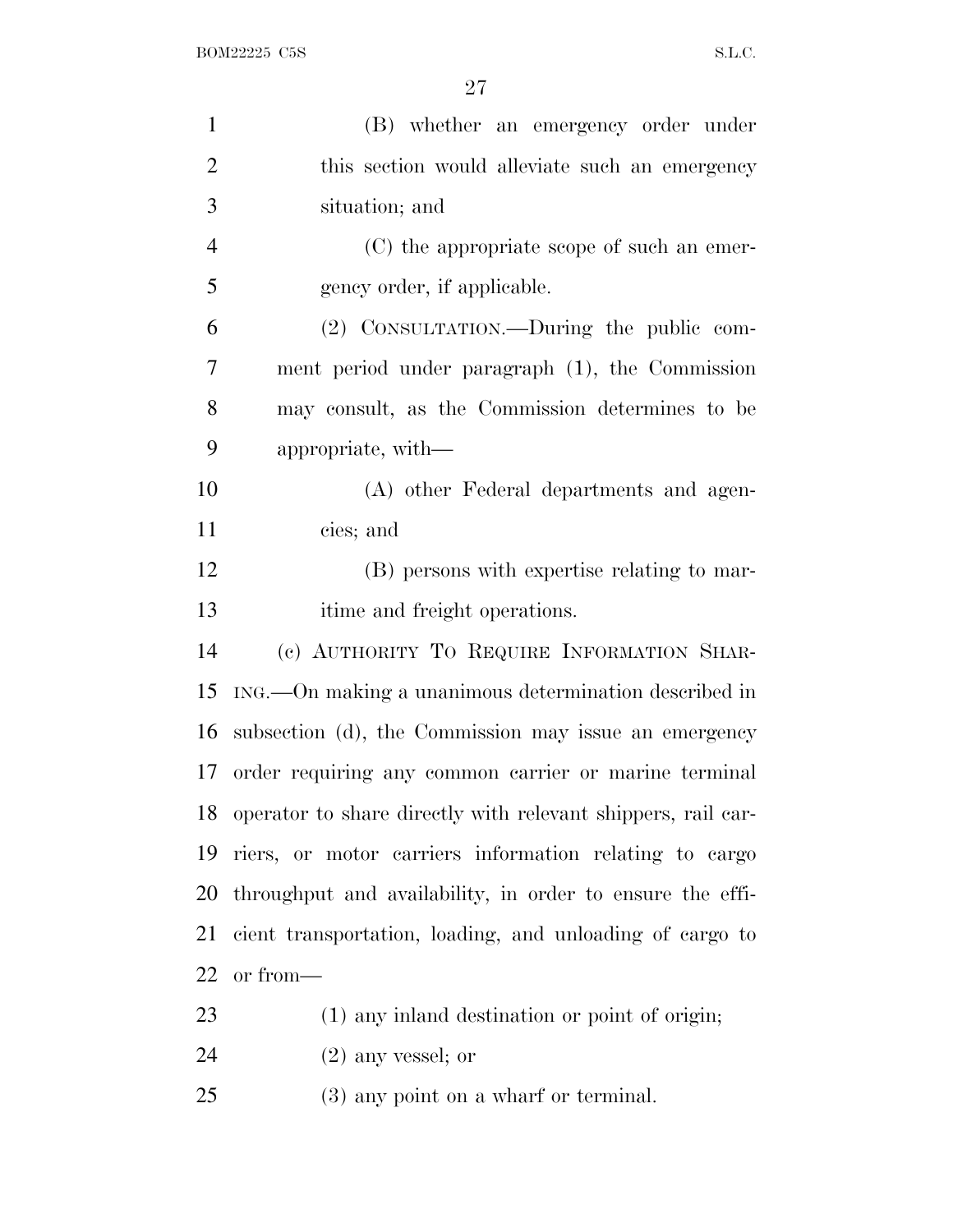(d) DESCRIPTION OF DETERMINATION.—

 (1) IN GENERAL.—A determination referred to in subsection (c) is a unanimous determination by the commissioners on the Commission that conges- tion of carriage of goods has created an emergency situation of a magnitude such that there exists a substantial, adverse effect on the competitiveness and reliability of the international ocean transpor-tation supply system.

 (2) FACTORS FOR CONSIDERATION.—In issuing an emergency order pursuant to subsection (c), the Commission shall tailor the emergency order with re- spect to temporal and geographic scope, taking into consideration the likely burdens on common carriers and marine terminal operators and the likely bene- fits on congestion relating to the purposes described 17 in section 40101 of title 46, United States Code.

18 (e) PETITIONS FOR EXCEPTION.—

 (1) IN GENERAL.—A common carrier or marine terminal operator subject to an emergency order issued pursuant to this section may submit to the Commission a petition for exception from 1 or more requirements of the emergency order, based on a showing of undue hardship or other condition ren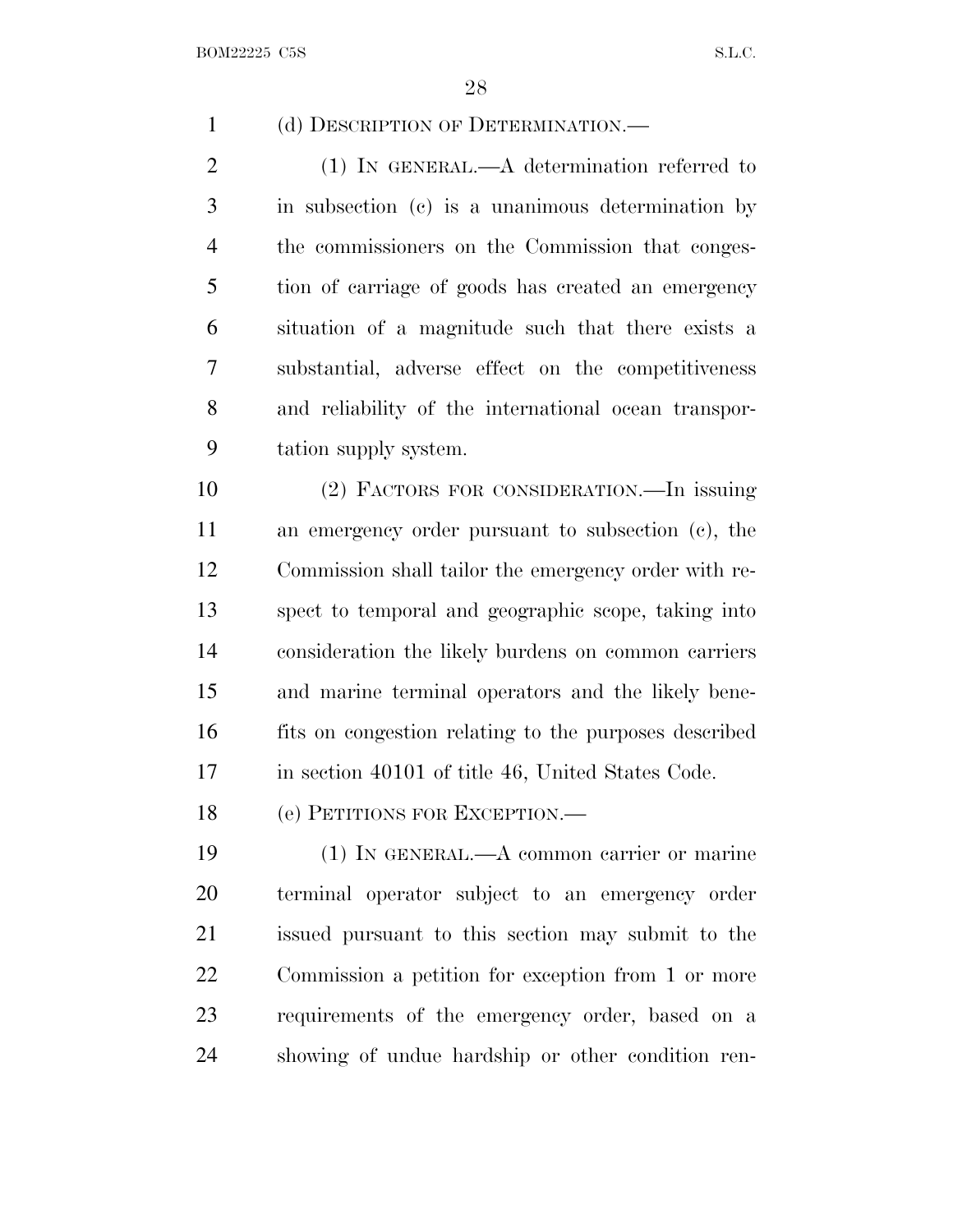BOM22225 C5S  $S.L.C.$ 

| $\mathbf{1}$   | dering compliance with such a requirement impracti-    |
|----------------|--------------------------------------------------------|
| $\overline{2}$ | cable.                                                 |
| 3              | (2) DETERMINATION.—The Commission shall                |
| 4              | make a determination regarding a petition for excep-   |
| 5              | tion under paragraph $(1)$ by—                         |
| 6              | (A) majority vote; and                                 |
| 7              | (B) not later than 21 days after the date              |
| 8              | on which the petition is submitted.                    |
| 9              | (3) INAPPLICABILITY PENDING REVIEW.—The                |
| 10             | requirements of an emergency order that is the sub-    |
| 11             | ject of a petition for exception under this subsection |
| 12             | shall not apply to the petitioner during the period    |
| 13             | for which the petition is pending.                     |
| 14             | (f) LIMITATIONS.—                                      |
| 15             | (1) TERM.—An emergency order issued pursu-             |
| 16             | ant to this section—                                   |
| 17             | $(A)$ shall remain in effect for a period of           |
| 18             | not longer than 60 days; but                           |
| 19             | (B) may be renewed by a unanimous deter-               |
| 20             | mination of the Commission.                            |
| 21             | (2) SUNSET.—The authority provided by this             |
| 22             | section shall terminate on the date that is 18         |
| 23             | months after the date of enactment of this Act.        |
| 24             | <b>(3)</b><br>INVESTIGATIVE AUTHORITY<br>UNAF-         |
| 25             | FECTED.—Nothing in this section shall affect the in-   |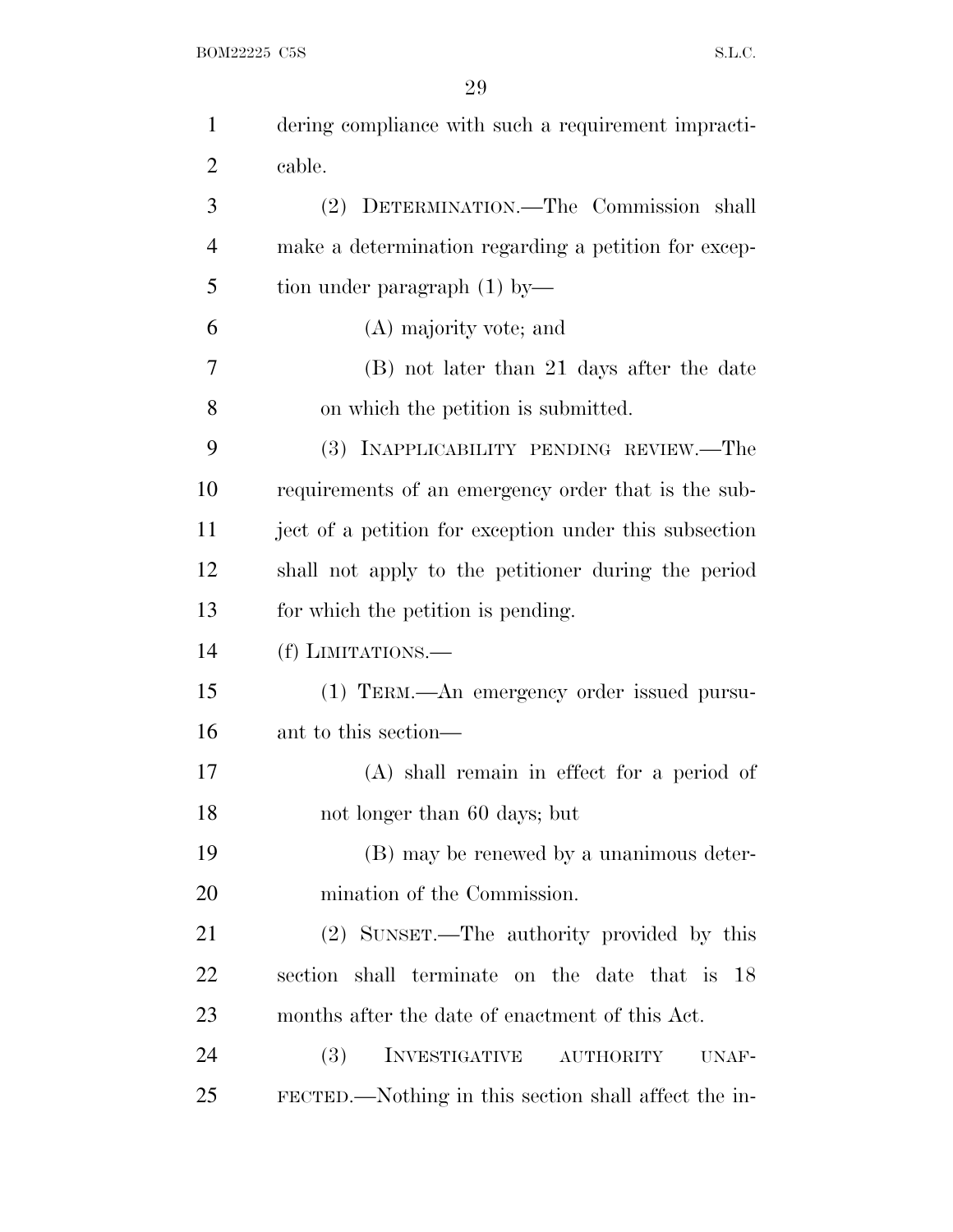BOM22225 C5S S.L.C.

 vestigative authorities of the Commission as de- scribed in subpart R of part 502 of title 46, Code of Federal Regulations.

#### **SEC. 19. BEST PRACTICES FOR CHASSIS POOLS.**

 (a) I<sup>N</sup> GENERAL.—Not later than April 1, 2023, the Federal Maritime Commission shall enter into an agree- ment with the Transportation Research Board of the Na- tional Academies of Sciences, Engineering, and Medicine under which the Transportation Research Board shall carry out a study and develop best practices for on-ter- minal or near-terminal chassis pools that provide service to marine terminal operators, motor carriers, railroads, and other stakeholders that use the chassis pools, with the goal of optimizing supply chain efficiency and effective-ness.

 (b) REQUIREMENTS.—In developing best practices under subsection (a), the Transportation Research Board shall—

(1) take into consideration—

- (A) practical obstacles to the implementa-21 tion of chassis pools; and
- (B) potential solutions to those obstacles; and

 (2) address relevant communication practices, information sharing, and knowledge management.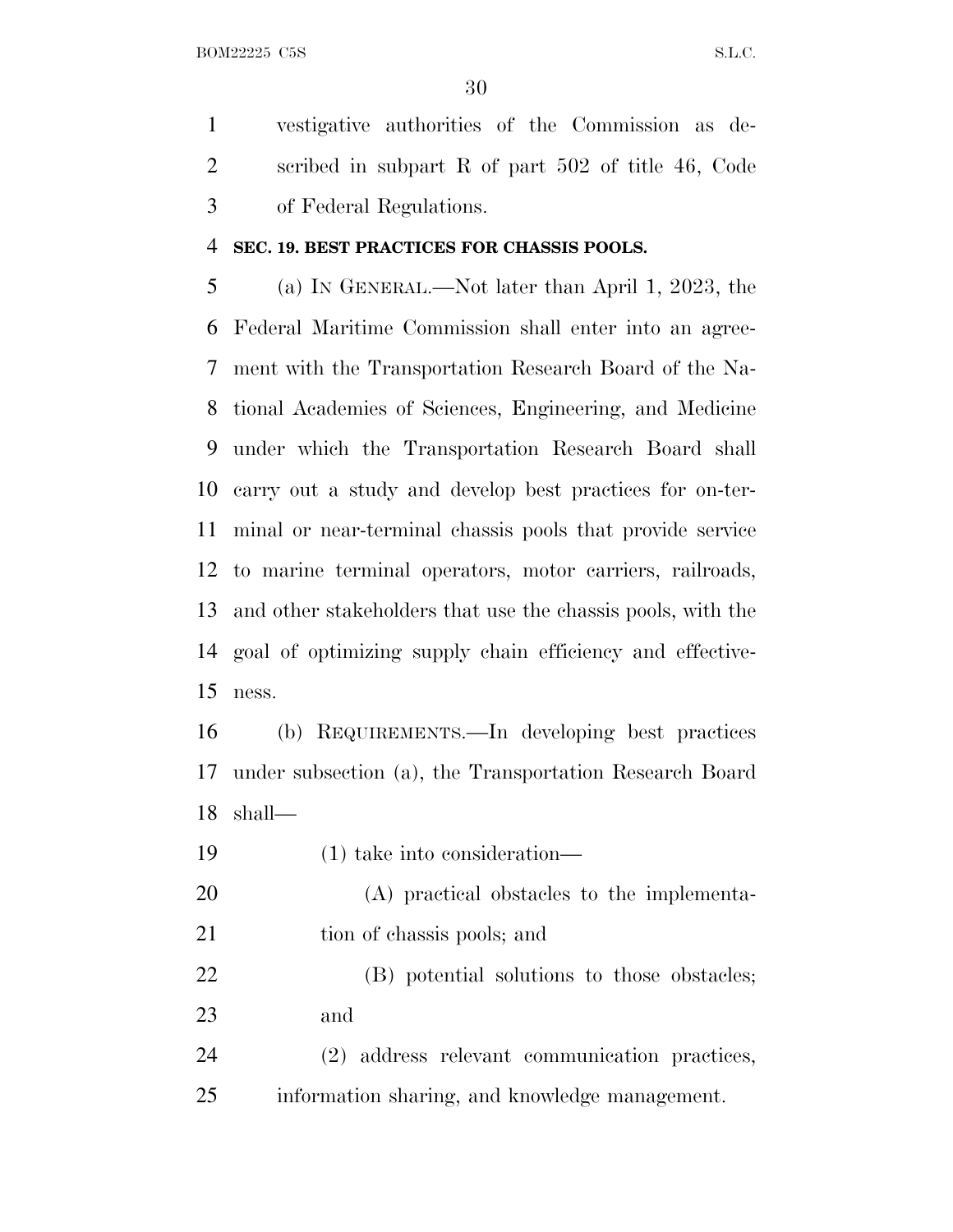(c) PUBLICATION.—The Commission shall publish the best practices developed under this section on a pub-licly available website by not later than April 1, 2024.

 (d) FUNDING.—Subject to appropriations, the Com- mission may expend such sums as are necessary, but not to exceed \$500,000, to carry out this section.

### **SEC. 20. LICENSING TESTING.**

 (a) I<sup>N</sup> GENERAL.—Not later than 90 days after the date of enactment of this Act, the Administrator of the Federal Motor Carrier Safety Administration (referred to in this section as the ''Administrator'') shall conduct a re- view of the discretionary waiver authority described in the document issued by the Administrator entitled ''Waiver for States Concerning Third Party CDL Skills Test Ex- aminers In Response to the COVID–19 Emergency'' and dated August 31, 2021, for safety concerns.

 (b) PERMANENT WAIVER.—If the Administrator finds no safety concerns after conducting a review under subsection (a), the Administrator shall—

 (1) notwithstanding any other provision of law, make the waiver permanent; and

 (2) not later than 90 days after completing the review under subsection (a), revise section 384.228 of title 49, Code of Federal Regulations, to provide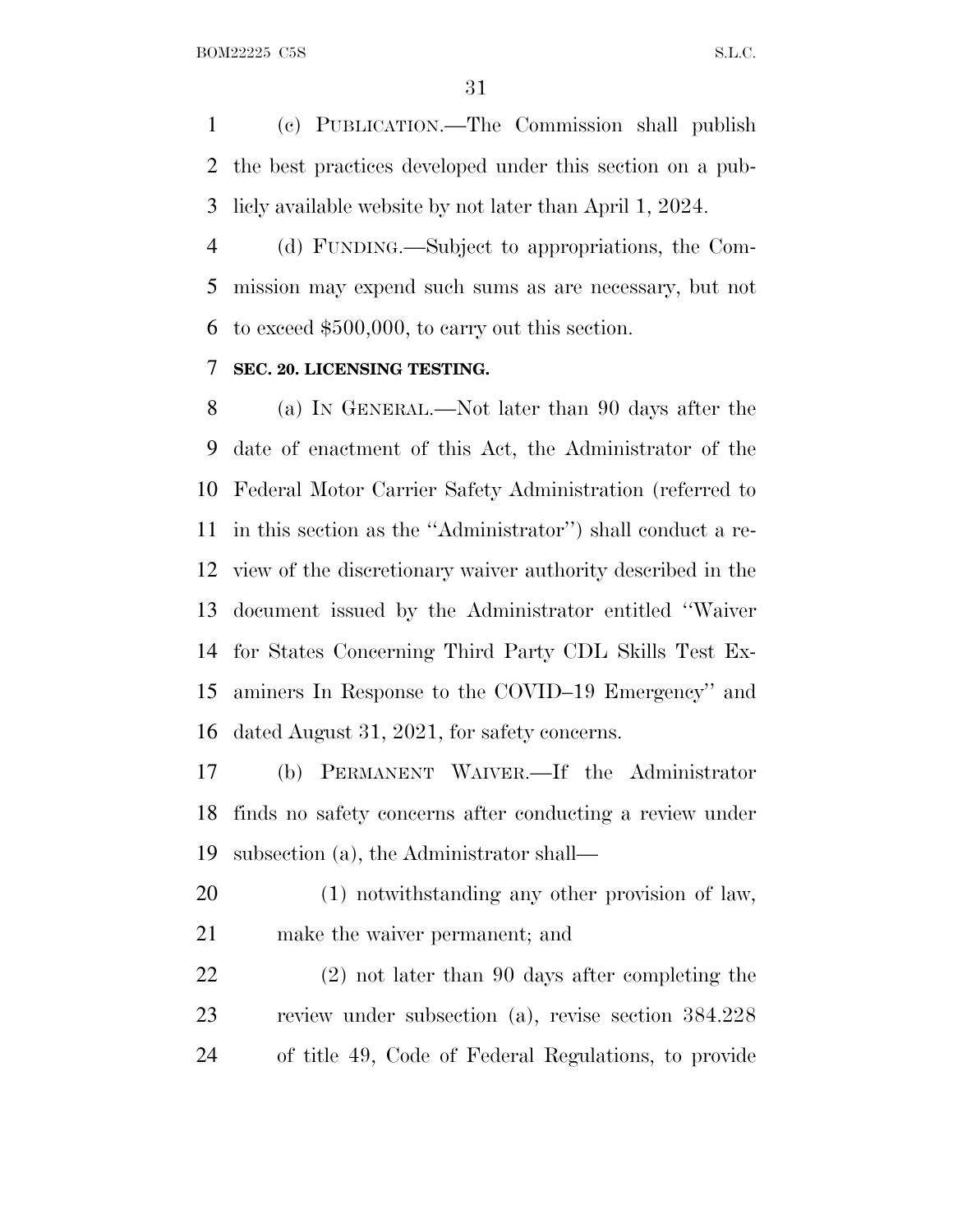BOM22225 C5S S.L.C.

 that the discretionary waiver authority referred to in subsection (a) shall be permanent.

 (c) REPORT.—If the Administrator declines to move forward with a rulemaking for revision under subsection (b), the Administrator shall explain the reasons for declin- ing to move forward with the rulemaking in a report to the Committee on Commerce, Science, and Transportation of the Senate and the Committee on Transportation and Infrastructure of the House of Representatives.

#### **SEC. 21. PLANNING.**

 (a) AMENDMENT.—Section 6702(g) of title 49, United States Code, is amended—

 (1) by striking ''Of the amounts'' and inserting the following:

15 "(1) IN GENERAL.—Of the amounts"; and

(2) by adding at the end the following:

17 "(2) NONAPPLICABILITY OF CERTAIN LIMITA- TIONS.—Subparagraphs (A) and (B) of subsection (e)(2) shall not apply with respect to amounts made available for planning, preparation, or design under 21 paragraph  $(1)$ .".

 (b) EMERGENCY DESIGNATION.—Amounts for which outlays are affected under the amendments made by sub- section (a) that were previously designated by the Con-gress as an emergency requirement pursuant to section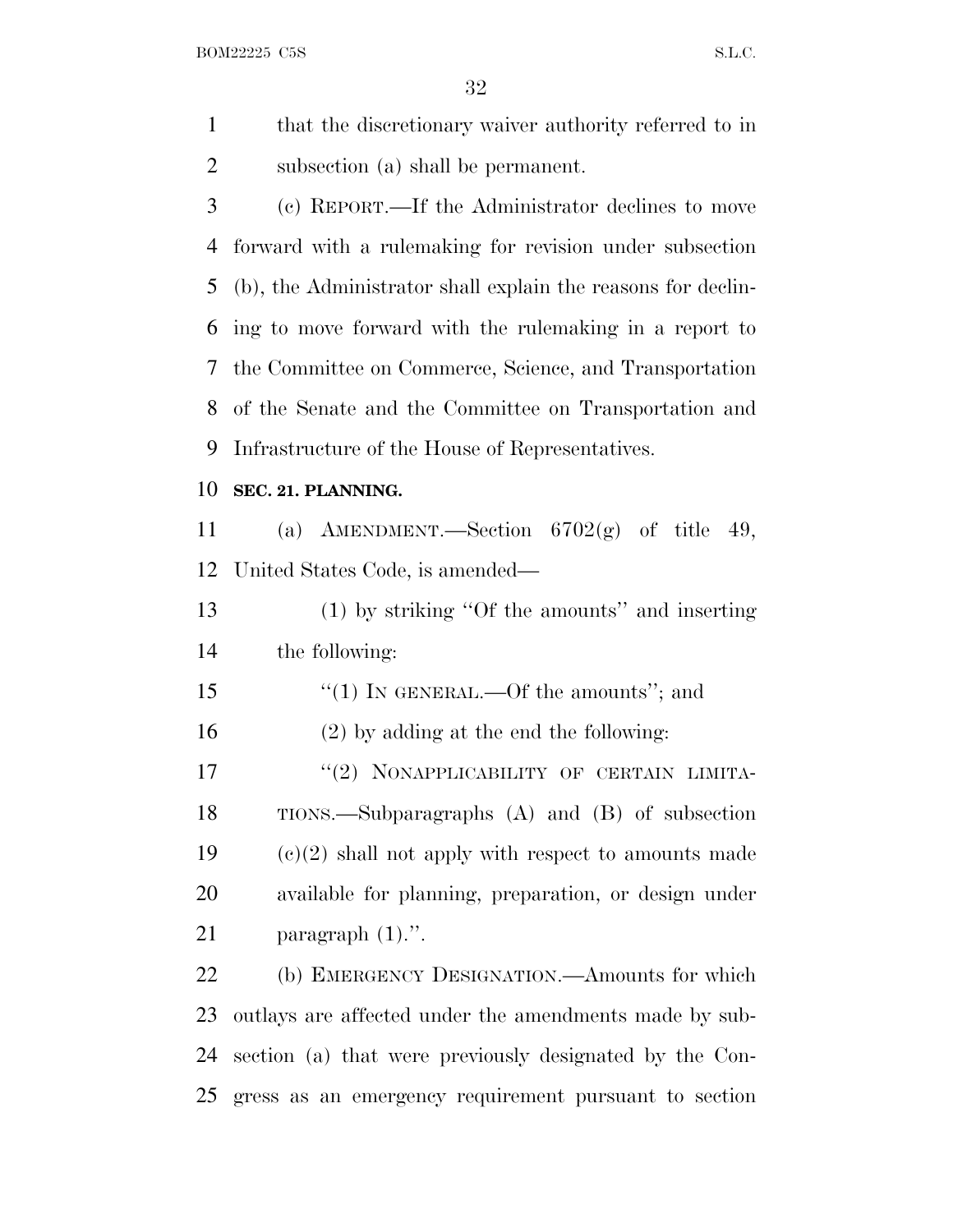BOM22225 C5S S.L.C.

 4112(a) of H. Con. Res. 71 (115th Congress), the concur- rent resolution on the budget for fiscal year 2018, and to section 251(b) of the Balanced Budget and Emergency Deficit Control Act of 1985 are designated by the Con- gress as an emergency requirement pursuant to section 6 4001(a)(1) and section 4001(b) of S. Con. Res. 14 (117th Congress), the concurrent resolution on the budget for fis-cal year 2022.

# **SEC. 22. REVIEW OF POTENTIAL DISCRIMINATION AGAINST TRANSPORTATION OF QUALIFIED HAZ-ARDOUS MATERIALS.**

 (a) I<sup>N</sup> GENERAL.—Not later than 90 days after the date of enactment of this Act, the Comptroller General of the United States shall initiate a review of whether there have been any systemic decisions by ocean common carriers to discriminate against maritime transport of qualified hazardous materials by unreasonably denying vessel space accommodations, equipment, or other instru- mentalities needed to transport such materials. The Comptroller General shall take into account any applicable safety and pollution regulations.

 (b) CONSULTATION.—The Comptroller General of the United States may consult with the Commandant of the Coast Guard and the Chair of the Federal Maritime Com-mission in conducting the review under this section.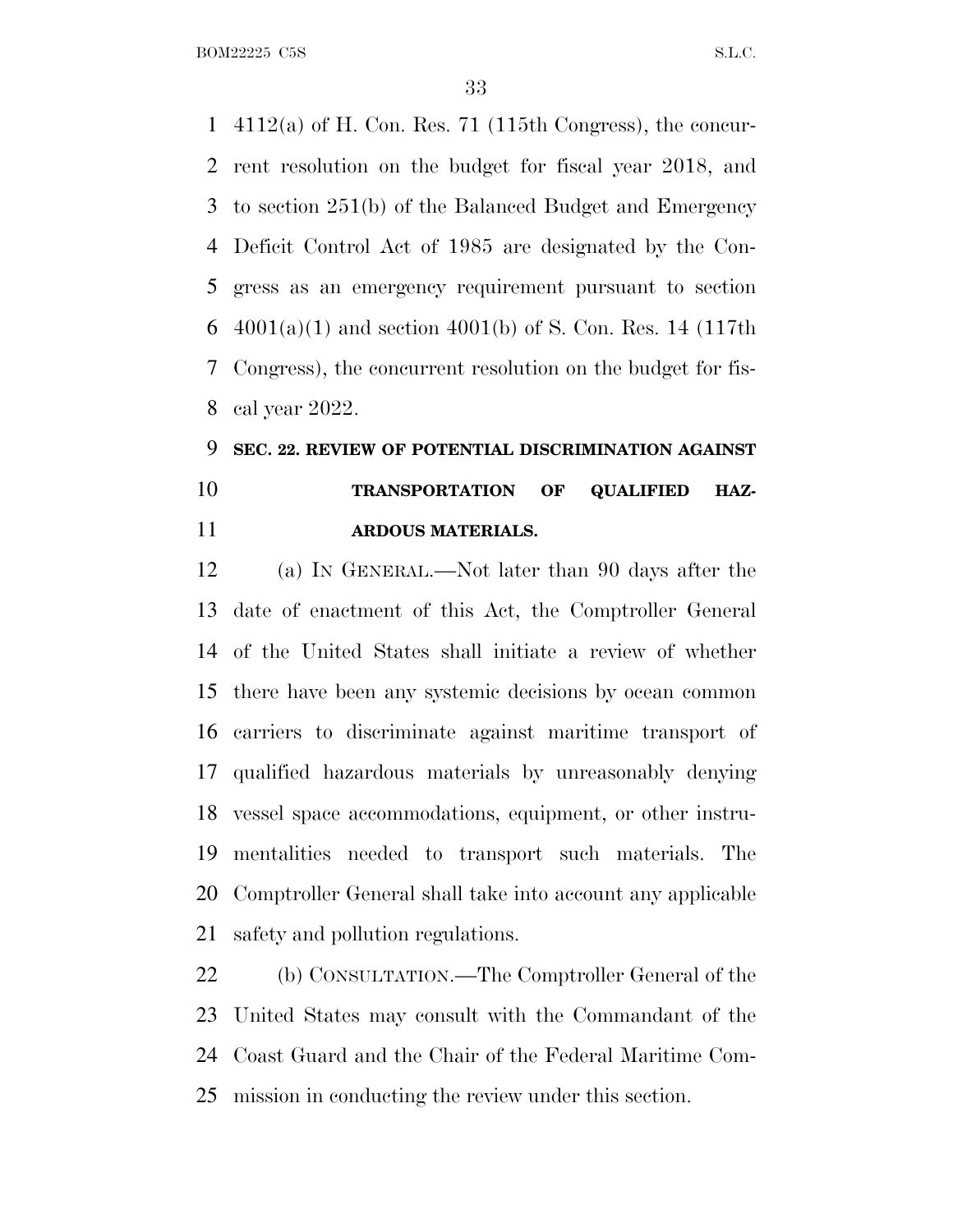(c) DEFINITIONS.—In this section: (1) HAZARDOUS MATERIALS.—The term ''haz- ardous materials'' includes dangerous goods, as de- fined by the International Maritime Dangerous Goods Code. (2) OCEAN COMMON CARRIER.—The term ''ocean common carrier'' has the meaning given such term in section 40102 of title 46, United States Code. (3) QUALIFIED HAZARDOUS MATERIALS.—The term ''qualified hazardous materials'' means haz- ardous materials for which the shipper has certified to the ocean common carrier that such materials have been or will be tendered in accordance with ap- plicable safety laws, including regulations. (4) SHIPPER.—The term ''shipper'' has the meaning given such term in section 40102 of title 46, United States Code. **SEC. 23. TRANSPORTATION WORKER IDENTIFICATION CRE- DENTIALS.** (a) DEFINITION OF DIRECT ASSISTANCE TO A UNITED STATES PORT.—In this section: (1) IN GENERAL.—The term ''direct assistance to a United States port'' means the transportation of cargo directly to or from a United States port.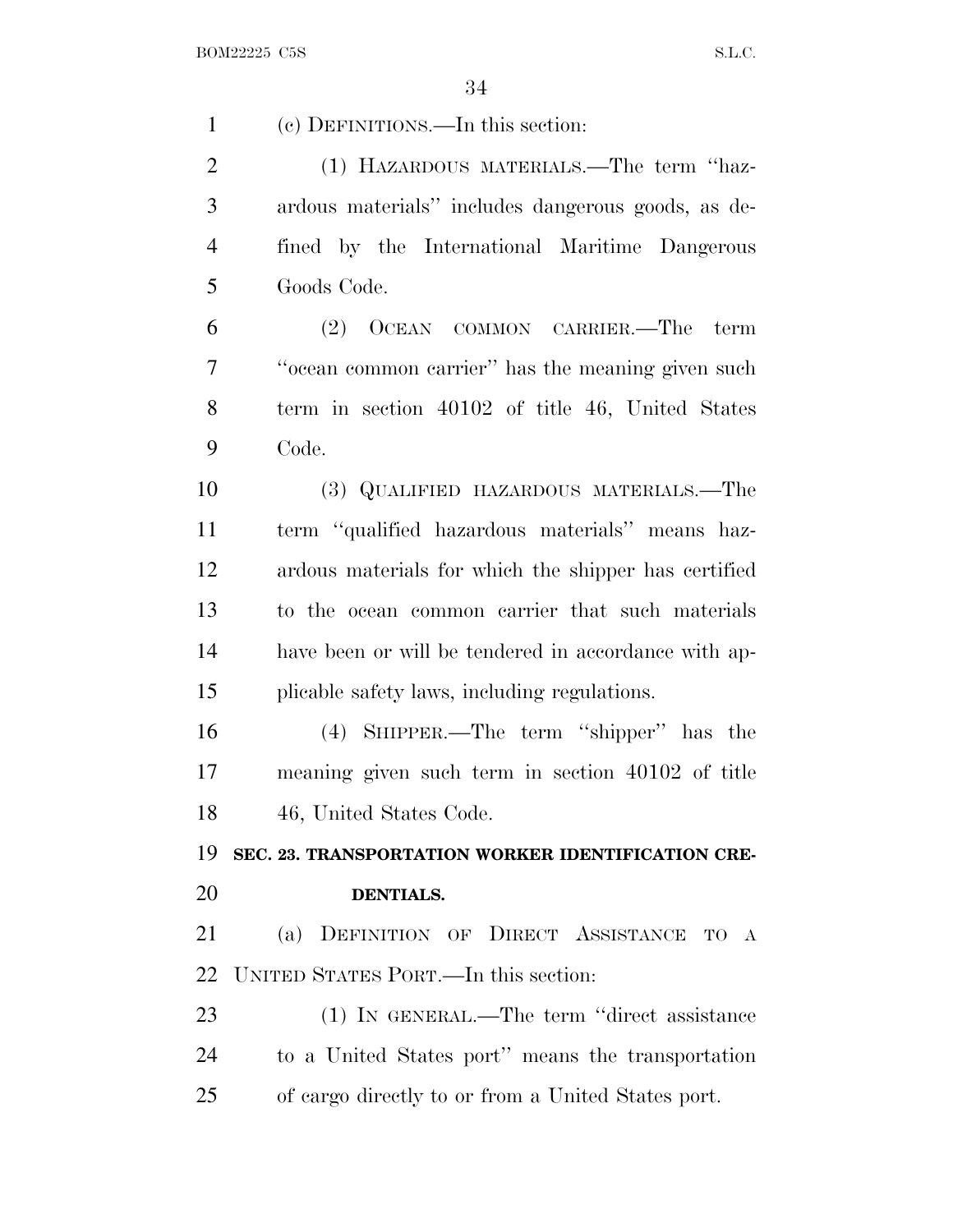| $\mathbf{1}$   | (2) EXCLUSIONS.—The term "direct assistance                |
|----------------|------------------------------------------------------------|
| $\overline{2}$ | to a United States port" does not include—                 |
| 3              | $(A)$ the transportation of a mixed load of                |
| $\overline{4}$ | cargo that includes—                                       |
| 5              | (i) cargo that does not originate from                     |
| 6              | a United States port; or                                   |
| $\overline{7}$ | (ii) a container or cargo that is not                      |
| 8              | bound for a United States port;                            |
| 9              | (B) any period during which a motor car-                   |
| 10             | rier or driver is operating in interstate com-             |
| 11             | merce to transport cargo or provide services not           |
| 12             | in support of transportation to or from a                  |
| 13             | United States port; or                                     |
| 14             | (C) the period after a motor carrier dis-                  |
| 15             | patches the applicable driver or commercial                |
| 16             | motor vehicle of the motor carrier to another lo-          |
| 17             | cation to begin operation in interstate com-               |
| 18             | merce in a manner that is not in support of                |
| 19             | transportation to or from a United States port.            |
| 20             | TRANSPORTATION WORKER IDENTIFICATION<br>(b)                |
| 21             | CREDENTIALS.—The Administrator of the Transportation       |
| 22             | Security Administration and the Commandant of the          |
| 23             | Coast Guard shall jointly prioritize and expedite the con- |
| 24             | sideration of applications for a Transportation Worker     |
| 25             | Identification Credential with respect to applicants that  |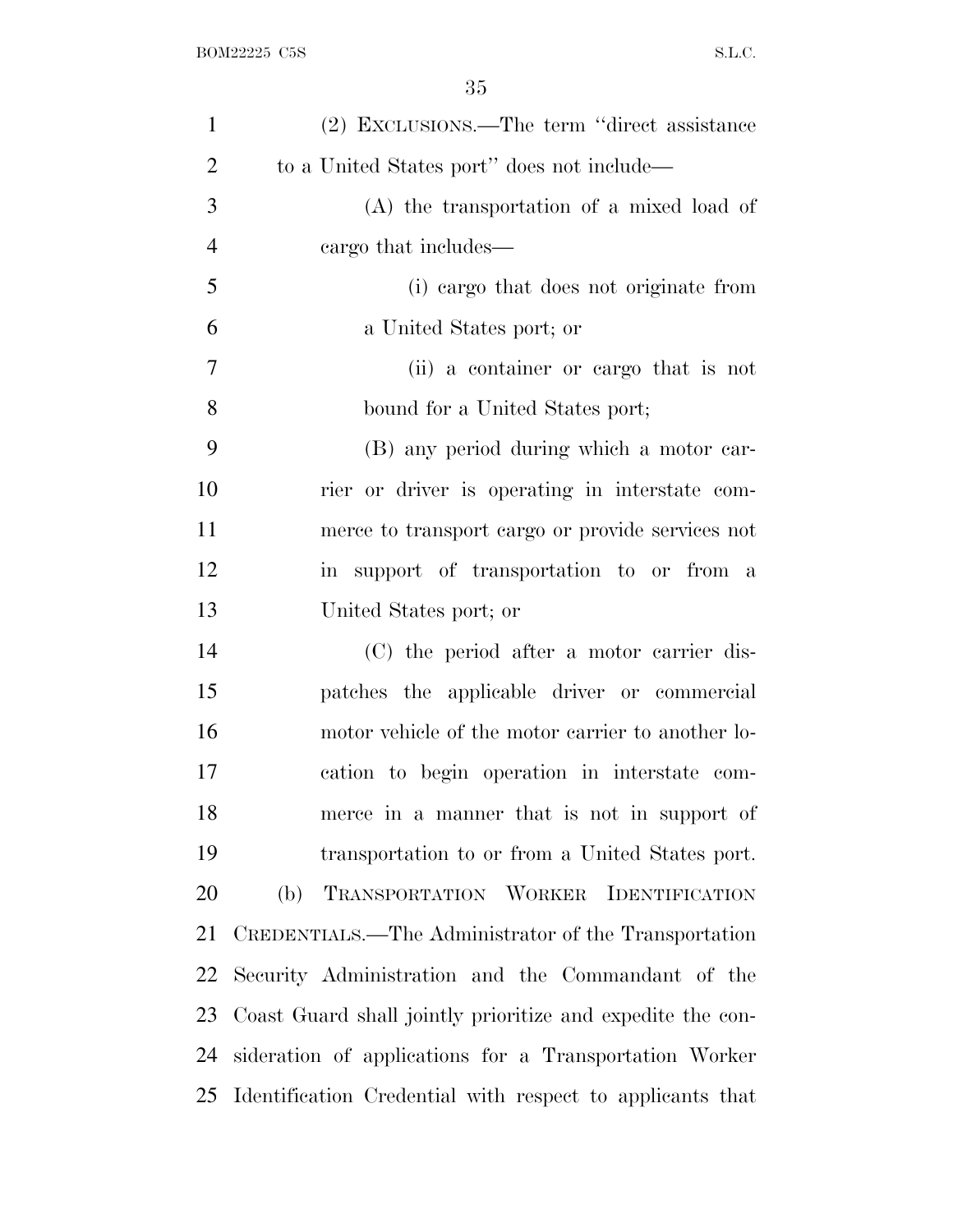reasonably demonstrate that the purpose of the Transpor- tation Worker Identification Credential is for providing, within the interior of the United States, direct assistance to a United States port.

## **SEC. 24. USE OF UNITED STATES INLAND PORTS FOR STOR-**

## **AGE AND TRANSFER OF CARGO CONTAINERS.**

 (a) MEETING.—Not later than 90 days after the date of enactment of this Act, the Assistant Secretary for Transportation Policy, in consultation with the Adminis- trator of the Maritime Administration and the Chair- person of the Federal Maritime Commission, shall convene a meeting of representatives of entities described in sub- section (b) to discuss the feasibility of, and strategies for, identifying Federal and non-Federal land, including inland ports, for the purposes of storage and transfer of cargo containers due to port congestion.

 (b) DESCRIPTION OF ENTITIES.—The entities re-ferred to in subsection (a) are—

 (1) representatives of United States major gate-way ports, inland ports, and export terminals;

- 21 (2) ocean carriers;
- (3) railroads;
- (4) trucking companies;
- (5) port workforce, including organized labor; and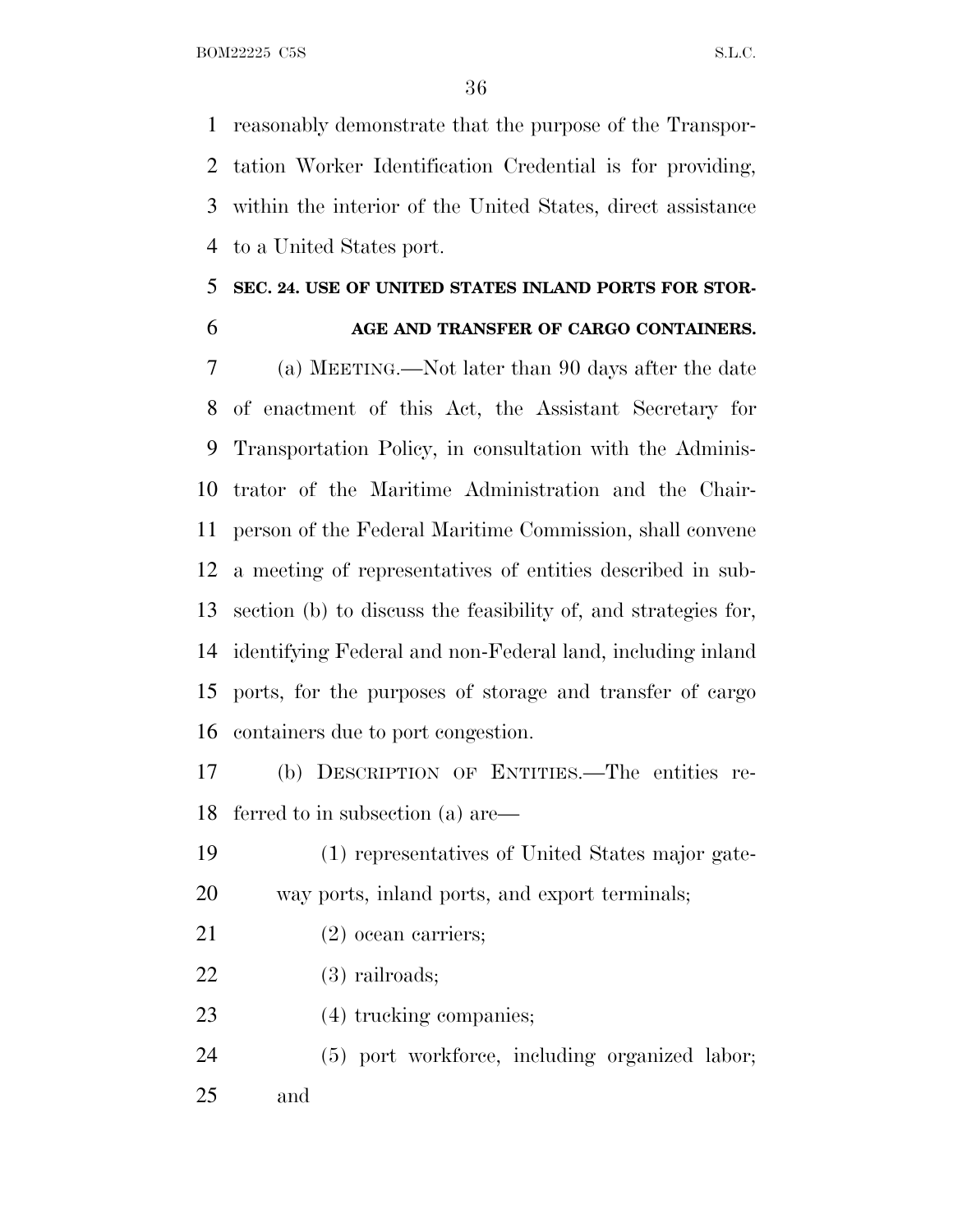(6) such other stakeholders as the Secretary of Transportation, in consultation with the Chairperson of the Federal Maritime Commission, determines to be appropriate.

 (c) REPORT TO CONGRESS.—As soon as practicable after the date of the meeting convened under subsection (a), the Assistant Secretary for Transportation Policy, in consultation with the Administrator of the Maritime Ad- ministration and the Chairperson of the Federal Maritime Commission, shall submit to Congress a report describ-ing—

12 (1) the results of the meeting;

 (2) the feasibility of identifying land or prop- erty under the jurisdiction of United States, or ports in the United States, for storage and transfer of cargo containers; and

 (3) recommendations relating to the meeting, if any.

 (d) SAVINGS PROVISION.—No authorization con- tained in this section may be acted on in a manner that jeopardizes or negatively impacts the national security or defense readiness of the United States.